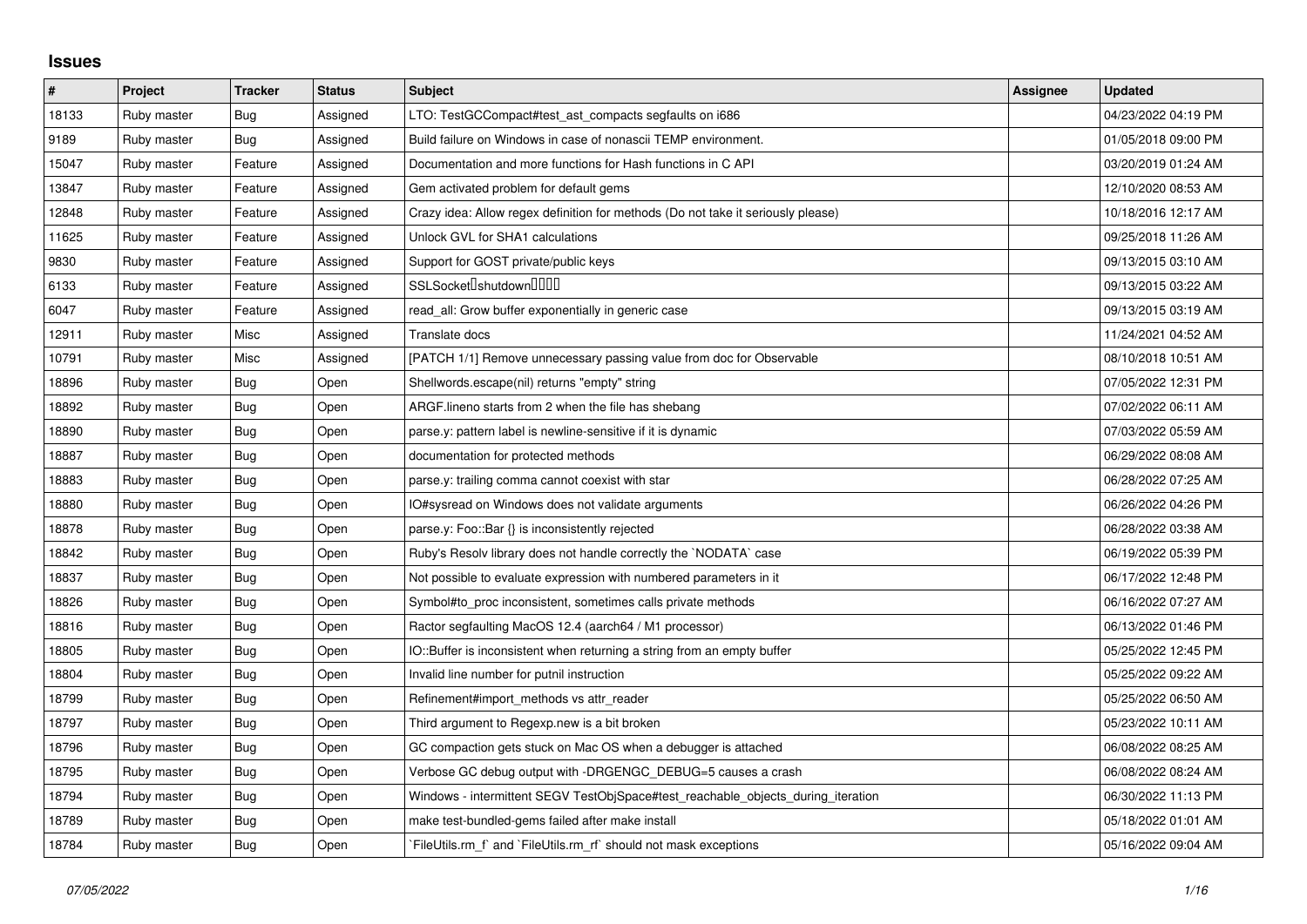| $\vert$ # | Project     | <b>Tracker</b> | <b>Status</b> | <b>Subject</b>                                                                                                     | Assignee | <b>Updated</b>      |
|-----------|-------------|----------------|---------------|--------------------------------------------------------------------------------------------------------------------|----------|---------------------|
| 18783     | Ruby master | Bug            | Open          | OptionParser should recognize "-" as an optional argument                                                          |          | 05/19/2022 12:15 AM |
| 18782     | Ruby master | Bug            | Open          | Race conditions in autoload when loading the same feature with multiple threads.                                   |          | 05/18/2022 09:22 PM |
| 18780     | Ruby master | <b>Bug</b>     | Open          | Incorrect binding receiver for C API rb_eval_string()                                                              |          | 06/15/2022 12:14 AM |
| 18770     | Ruby master | <b>Bug</b>     | Open          | Inconsistent behavior of IO/StringIO's each methods when called with nil as a separator, limit and chomp:<br>true  |          | 06/06/2022 05:38 PM |
| 18768     | Ruby master | Bug            | Open          | Inconsistent behavior of IO, StringIO and String each_line methods when return paragraph and chomp: true<br>passed |          | 06/10/2022 03:46 PM |
| 18767     | Ruby master | <b>Bug</b>     | Open          | IO.foreach hangs up when passes limit=0                                                                            |          | 06/18/2022 02:56 AM |
| 18764     | Ruby master | <b>Bug</b>     | Open          | Build Error when Using msys2-mingw64 and Ruby 3.2                                                                  |          | 05/10/2022 06:48 AM |
| 18763     | Ruby master | Bug            | Open          | The configure option "--with-openssl-dir" has lower precedence than pkg-config                                     |          | 05/11/2022 11:39 AM |
| 18760     | Ruby master | Bug            | Open          | Ractors vs "skynet" microbenchmark                                                                                 |          | 05/02/2022 11:36 PM |
| 18759     | Ruby master | <b>Bug</b>     | Open          | snapshot-ruby_2_7: test failure on macos-12                                                                        |          | 04/28/2022 12:18 AM |
| 18758     | Ruby master | <b>Bug</b>     | Open          | Ruby fails to build on M1 Mac when x86 Homebrew is installed                                                       |          | 04/28/2022 03:19 PM |
| 18751     | Ruby master | <b>Bug</b>     | Open          | Regression on master for Method#== when comparing public with private method                                       |          | 05/18/2022 01:27 AM |
| 18743     | Ruby master | Bug            | Open          | Enumerator#next / peek re-use each others stacktraces                                                              |          | 04/19/2022 02:42 PM |
| 18740     | Ruby master | <b>Bug</b>     | Open          | Use of rightward assignment changes line number needed for line-targeted TracePoint                                |          | 04/27/2022 09:56 AM |
| 18738     | Ruby master | Bug            | Open          | IRB can't recognize heredoc after words                                                                            |          | 04/18/2022 12:00 AM |
| 18737     | Ruby master | Bug            | Open          | Windows 'require' is case independent                                                                              |          | 04/22/2022 06:18 PM |
| 18733     | Ruby master | Bug            | Open          | Ruby GC problems cause performance issue with Ractor                                                               |          | 04/15/2022 09:13 AM |
| 18731     | Ruby master | Bug            | Open          | Parallel test-all sometimes does not run at all some tests                                                         |          | 04/23/2022 12:58 PM |
| 18686     | Ruby master | Bug            | Open          | Regexp supporting unexpected age properties in Ruby < 3.2                                                          |          | 04/08/2022 06:52 PM |
| 18678     | Ruby master | <b>Bug</b>     | Open          | Crash on Mac - vm_call0_cfunc_with_frame                                                                           |          | 05/26/2022 05:40 PM |
| 18674     | Ruby master | Bug            | Open          | Build failure `make up` with WSL2                                                                                  |          | 04/01/2022 08:51 AM |
| 18661     | Ruby master | <b>Bug</b>     | Open          | Net::HTTP behavior changed between 2.6 and 3.1 on windows.                                                         |          | 03/25/2022 01:57 PM |
| 18657     | Ruby master | <b>Bug</b>     | Open          | IRB raises exception when stdout is a pipe                                                                         |          | 06/08/2022 03:34 PM |
| 18622     | Ruby master | <b>Bug</b>     | Open          | const_get still looks in Object, while lexical constant lookup no longer does                                      |          | 04/22/2022 11:26 AM |
| 18616     | Ruby master | <b>Bug</b>     | Open          | Error with clang(1) on MacOS due to __declspec()                                                                   |          | 03/09/2022 10:50 AM |
| 18608     | Ruby master | Bug            | Open          | 'require': cannot load such file -- ripper (LoadError) after 'make distclean'                                      |          | 05/27/2022 04:10 AM |
| 18605     | Ruby master | Bug            | Open          | Fails to run on (newer) 32bit Windows with ucrt                                                                    |          | 04/01/2022 07:52 AM |
| 18580     | Ruby master | <b>Bug</b>     | Open          | Range#include? inconsistency for beginless String ranges                                                           |          | 03/09/2022 10:22 PM |
| 18518     | Ruby master | Bug            | Open          | NoMemoryError + [FATAL] failed to allocate memory for twice 1 << large                                             |          | 01/28/2022 01:40 PM |
| 18510     | Ruby master | <b>Bug</b>     | Open          | Unexpected waiting for console when starting ruby on windows                                                       |          | 01/23/2022 02:53 PM |
| 18507     | Ruby master | <b>Bug</b>     | Open          | Incorrect target_os detection in configure script                                                                  |          | 01/25/2022 08:57 AM |
| 18506     | Ruby master | Bug            | Open          | make and make install rebuild items every time unnecessarily - sometimes causing races in parallel installs        |          | 01/21/2022 01:46 PM |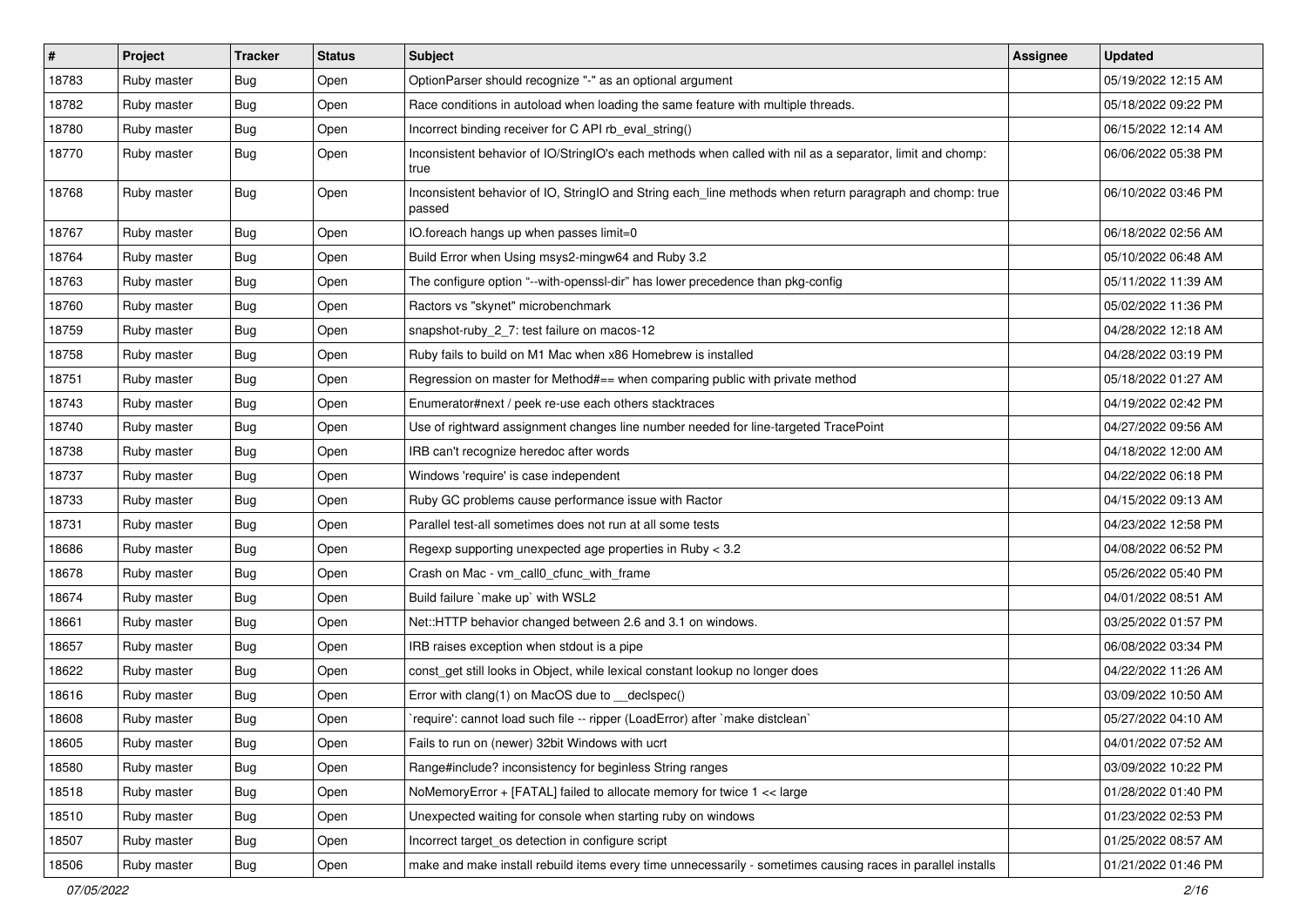| #     | Project     | <b>Tracker</b> | <b>Status</b> | <b>Subject</b>                                                                                          | <b>Assignee</b> | <b>Updated</b>      |
|-------|-------------|----------------|---------------|---------------------------------------------------------------------------------------------------------|-----------------|---------------------|
| 18492 | Ruby master | <b>Bug</b>     | Open          | 'rb rescue2' inside 'rb protect' segfaults on Windows                                                   |                 | 01/14/2022 03:17 PM |
| 18476 | Ruby master | Bug            | Open          | Call to require stuck forever after receiving EAGAIN on writev when running with zeus                   |                 | 02/28/2022 02:55 PM |
| 18473 | Ruby master | <b>Bug</b>     | Open          | Raw data in Socket::Option#inspect on Amazon Linux 2                                                    |                 | 01/11/2022 02:13 PM |
| 18472 | Ruby master | <b>Bug</b>     | Open          | rb_w32_map_errno is not found on Ruby-3.1.0                                                             |                 | 01/13/2022 09:59 AM |
| 18457 | Ruby master | <b>Bug</b>     | Open          | ruby 2.7.5 fiddle/types.rb use uint32_t but fiddle/cparser.rb lacks uint32_t                            |                 | 01/03/2022 01:00 PM |
| 18456 | Ruby master | <b>Bug</b>     | Open          | rdoc non-determinism: module includes can be added once or twice to generated .ri                       |                 | 01/01/2022 11:16 PM |
| 18455 | Ruby master | Bug            | Open          | IO#close` has poor performance and difficult to understand semantics.                                   |                 | 04/04/2022 02:02 AM |
| 18454 | Ruby master | <b>Bug</b>     | Open          | YJIT slowing down key Discourse benchmarks                                                              |                 | 01/04/2022 08:45 AM |
| 18444 | Ruby master | Bug            | Open          | Trapped TSTP causes a locking deadlock in 3.0.3 onward                                                  |                 | 05/26/2022 10:29 PM |
| 18435 | Ruby master | Bug            | Open          | Calling `protected` on ancestor method changes result of `instance_methods(false)`                      |                 | 06/09/2022 10:23 AM |
| 18429 | Ruby master | <b>Bug</b>     | Open          | Configure ruby-3.0.3 on Solaris 10 Unknown keyword 'URL' in './ruby.tmp.pc'                             |                 | 01/18/2022 09:15 PM |
| 18413 | Ruby master | <b>Bug</b>     | Open          | Segfault in `ripper/lexer.rb`                                                                           |                 | 12/17/2021 04:49 PM |
| 18412 | Ruby master | <b>Bug</b>     | Open          | Segfault in test_ractor.rb                                                                              |                 | 12/17/2021 04:23 AM |
| 18396 | Ruby master | <b>Bug</b>     | Open          | An unexpected "hash value omission" syntax error when without parentheses call expr follows             |                 | 03/29/2022 09:58 PM |
| 18393 | Ruby master | <b>Bug</b>     | Open          | TestReadline#test_interrupt_in_other_thread fails on armv7hl                                            |                 | 12/07/2021 02:03 PM |
| 18380 | Ruby master | <b>Bug</b>     | Open          | TestAddressResolve#test_socket_getnameinfo_domain_blocking test failures                                |                 | 12/21/2021 04:22 PM |
| 18379 | Ruby master | <b>Bug</b>     | Open          | [CI] Windows mingw/ucrt - test-all timeout failures                                                     |                 | 12/02/2021 02:23 AM |
| 18359 | Ruby master | <b>Bug</b>     | Open          | [Windows MinGW] warning Please include winsock2.h before windows.h                                      |                 | 11/23/2021 05:07 PM |
| 18338 | Ruby master | <b>Bug</b>     | Open          | Encoding.default_external = Encoding::UTF_16BE may add a wrongly-encoded string to<br>\$LOADED_FEATURES |                 | 11/15/2021 07:32 AM |
| 18286 | Ruby master | <b>Bug</b>     | Open          | Universal arm64/x86_84 binary built on an x86_64 machine segfaults/is killed on arm64                   |                 | 05/26/2022 09:45 PM |
| 18281 | Ruby master | <b>Bug</b>     | Open          | Ruby 3.1.0: gem uninstall -alx fails to uninstall debug                                                 |                 | 06/16/2022 01:08 AM |
| 18269 | Ruby master | <b>Bug</b>     | Open          | trace_opt_not and trace_opt_regexpmatch2 insns are indistinguishable                                    |                 | 11/12/2021 07:44 AM |
| 18257 | Ruby master | <b>Bug</b>     | Open          | rb_mRubyVMFrozenCore is broken by GC run                                                                |                 | 02/10/2022 12:36 PM |
| 18255 | Ruby master | <b>Bug</b>     | Open          | ioctl zeroes the last buffer byte                                                                       |                 | 10/25/2021 08:13 AM |
| 18247 | Ruby master | <b>Bug</b>     | Open          | weird results for `Array#slice` or `Array#[]` with argument of type `Enumerator::ArithmeticSequence`    |                 | 03/30/2022 11:05 PM |
| 18186 | Ruby master | <b>Bug</b>     | Open          | SEGV with system command - MinGW?                                                                       |                 | 09/22/2021 03:20 PM |
| 18152 | Ruby master | <b>Bug</b>     | Open          | Fix theoretical bug with signals $+$ qsort                                                              |                 | 09/08/2021 03:38 PM |
| 18144 | Ruby master | <b>Bug</b>     | Open          | Timeout not working while regular expression match is running                                           |                 | 09/02/2021 07:08 AM |
| 18132 | Ruby master | <b>Bug</b>     | Open          | TODO: fix ccan/list thread safety                                                                       |                 | 01/02/2022 08:22 AM |
| 18131 | Ruby master | <b>Bug</b>     | Open          | addr2line.c: Some inlined functions mistakenly shown                                                    |                 | 08/24/2021 07:59 PM |
| 18129 | Ruby master | Bug            | Open          | Ractor-incompatible global variables can be accessed through alias                                      |                 | 08/23/2021 10:08 PM |
| 18080 | Ruby master | Bug            | Open          | Syntax error on one-line pattern matching                                                               |                 | 08/18/2021 12:38 AM |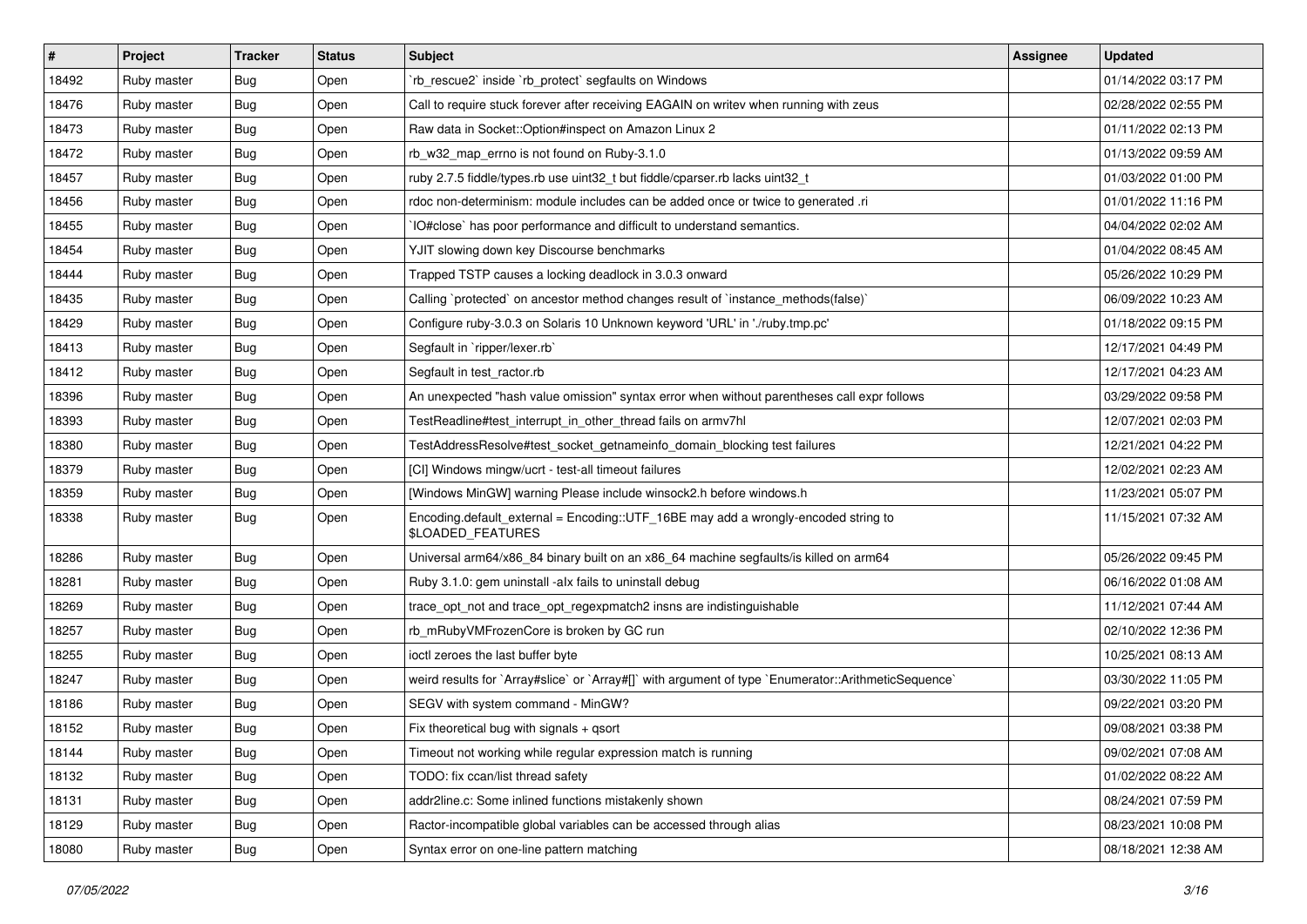| $\vert$ # | Project     | <b>Tracker</b> | <b>Status</b> | <b>Subject</b>                                                                                                             | <b>Assignee</b> | <b>Updated</b>      |
|-----------|-------------|----------------|---------------|----------------------------------------------------------------------------------------------------------------------------|-----------------|---------------------|
| 18073     | Ruby master | Bug            | Open          | test/ruby/test jit.rb: "error: invalid use of ' builtin va arg pack ()" on Ruby 2.7.4 on gcc 4.8.5                         |                 | 12/03/2021 03:04 PM |
| 18061     | Ruby master | Bug            | Open          | Execshield test: libruby.so.N.N.N: FAIL: property-note test because no .note.gnu.property section found                    |                 | 06/22/2022 07:58 AM |
| 18013     | Ruby master | Bug            | Open          | Unexpected results when mxiing negated character classes and case-folding                                                  |                 | 06/29/2021 12:05 PM |
| 18012     | Ruby master | Bug            | Open          | Case-insensitive character classes can only match multiple code points when top-level character class is<br>not negated    |                 | 06/29/2021 08:35 AM |
| 18010     | Ruby master | <b>Bug</b>     | Open          | Character class with single character gets case-folded with following string                                               |                 | 06/28/2021 09:30 AM |
| 18009     | Ruby master | Bug            | Open          | Regexps \w and \W with /i option and /u option produce inconsistent results under nested negation and<br>intersection      |                 | 06/28/2021 09:09 AM |
| 17999     | Ruby master | Bug            | Open          | TestMethod#test zsuper intermittent timeout error on raspbian10-aarch64 Cl                                                 |                 | 06/18/2021 01:33 AM |
| 17990     | Ruby master | Bug            | Open          | Inconsistent behavior of Regexp quantifiers over characters with complex case foldings                                     |                 | 06/15/2021 11:59 AM |
| 17989     | Ruby master | Bug            | Open          | Case insensitive Regexps do not handle characters with overlapping case foldings                                           |                 | 06/15/2021 11:43 AM |
| 17931     | Ruby master | Bug            | Open          | Compile fails setup option nodynamic                                                                                       |                 | 07/07/2021 08:51 AM |
| 17926     | Ruby master | <b>Bug</b>     | Open          | spec/ruby/core/file/atime_spec.rb: a random failing test on Travis ppc64le                                                 |                 | 06/02/2021 04:35 PM |
| 17925     | Ruby master | Bug            | Open          | Pattern matching syntax using semicolon one-line                                                                           |                 | 06/04/2021 03:08 PM |
| 17878     | Ruby master | Bug            | Open          | bootstraptest/test_ractor.rb:224 a random failing test with "The outgoing-port is already closed<br>(Ractor::ClosedError)" |                 | 09/13/2021 01:10 PM |
| 17817     | Ruby master | <b>Bug</b>     | Open          | -jit outputs ./tmp/_ruby_mjit_*.h: No such file or directory on with TMP                                                   |                 | 04/22/2021 11:57 AM |
| 17799     | Ruby master | Bug            | Open          | Seg fault in rb_class_clear_method_cache                                                                                   |                 | 12/09/2021 05:39 AM |
| 17792     | Ruby master | Bug            | Open          | make notes and make test fail with Ruby 3.0.1p64 Raspberry PI 4B Ubuntu 20.10 ARM64                                        |                 | 05/23/2021 08:23 PM |
| 17774     | Ruby master | Bug            | Open          | Quantified empty group causes regex to fail                                                                                |                 | 10/13/2021 04:43 PM |
| 17722     | Ruby master | <b>Bug</b>     | Open          | define_method with shareable results in "defined in a different Ractor"                                                    |                 | 08/24/2021 12:03 PM |
| 17680     | Ruby master | <b>Bug</b>     | Open          | tab completion no longer works on irb3.0                                                                                   |                 | 03/13/2021 08:06 AM |
| 17646     | Ruby master | Bug            | Open          | Check for `__builtin_mul_overflow` with `long long` arguments                                                              |                 | 02/19/2021 06:19 PM |
| 17506     | Ruby master | Bug            | Open          | Ractor isolation broken by ThreadGroup                                                                                     |                 | 01/03/2021 08:05 PM |
| 17383     | Ruby master | Bug            | Open          | 3.0 recursion memory speed issues                                                                                          |                 | 12/09/2020 05:41 PM |
| 17373     | Ruby master | <b>Bug</b>     | Open          | Ruby 3.0 is slower at Discourse bench than Ruby 2.7                                                                        |                 | 01/04/2021 06:47 AM |
| 17354     | Ruby master | Bug            | Open          | Module#const source location is misleading for constants awaiting autoload                                                 |                 | 03/26/2021 05:56 PM |
| 17337     | Ruby master | Bug            | Open          | Don't embed Ruby build-time configuration in Ruby                                                                          |                 | 12/21/2020 04:17 PM |
| 17263     | Ruby master | Bug            | Open          | Fiber context switch degrades with number of fibers, limit on number of fibers                                             |                 | 01/31/2022 02:47 PM |
| 17180     | Ruby master | Bug            | Open          | Ractor and constant referencing                                                                                            |                 | 09/20/2020 05:43 PM |
| 17159     | Ruby master | Bug            | Open          | extend 'define_method' for Ractor                                                                                          |                 | 10/29/2020 04:06 PM |
| 17146     | Ruby master | <b>Bug</b>     | Open          | Queue operations are allowed after it is frozen                                                                            |                 | 10/20/2021 08:32 PM |
| 17142     | Ruby master | <b>Bug</b>     | Open          | Ruby fails to build in AIX                                                                                                 |                 | 03/20/2021 07:08 AM |
| 17037     | Ruby master | Bug            | Open          | rounding of Rational#to_f                                                                                                  |                 | 08/26/2020 03:54 AM |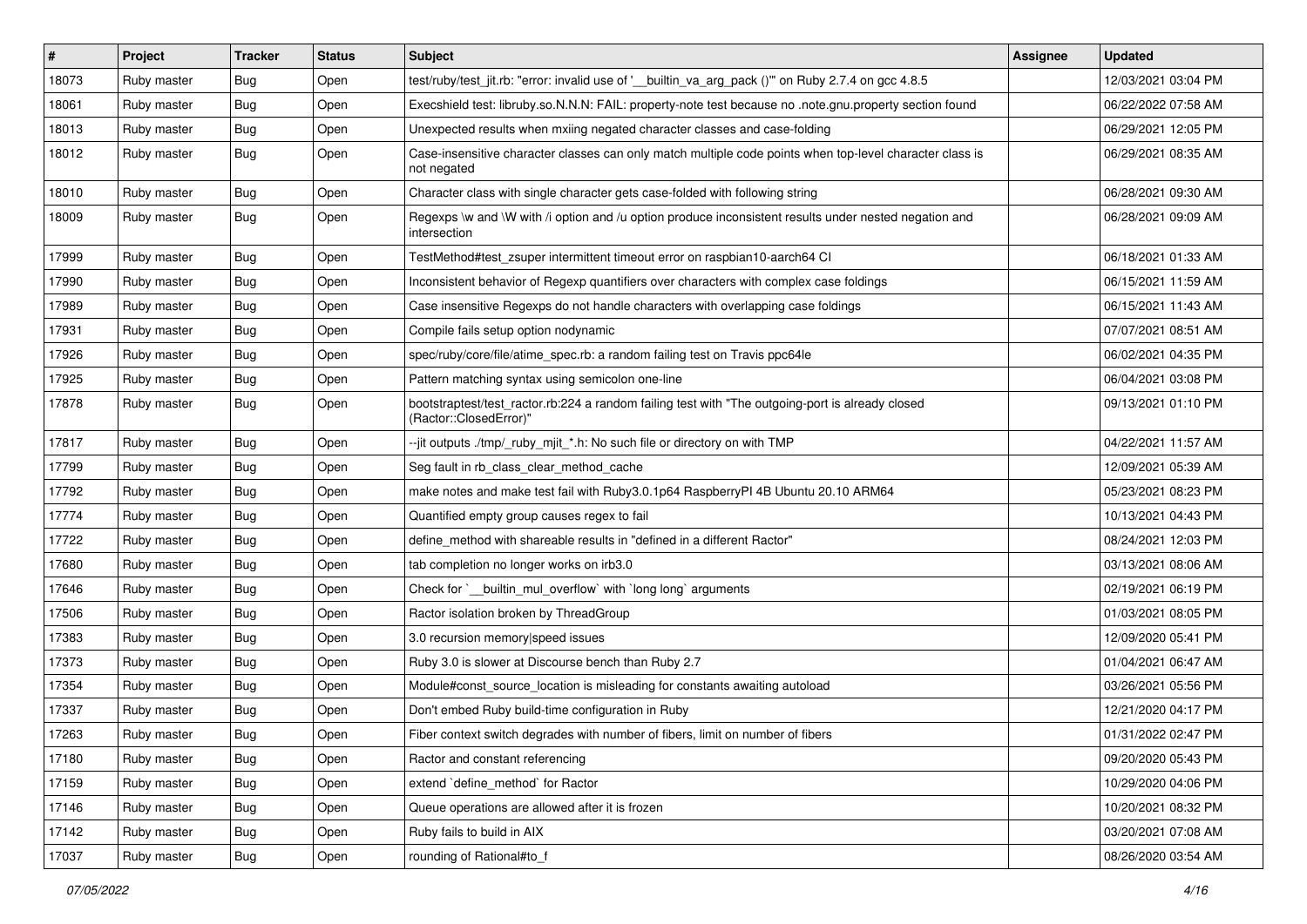| $\vert$ # | Project     | <b>Tracker</b> | <b>Status</b> | <b>Subject</b>                                                                                                                                        | Assignee | <b>Updated</b>      |
|-----------|-------------|----------------|---------------|-------------------------------------------------------------------------------------------------------------------------------------------------------|----------|---------------------|
| 16997     | Ruby master | Bug            | Open          | IO#gets converts some \r\n to \n with universal_newline: false                                                                                        |          | 08/26/2020 05:20 PM |
| 16959     | Ruby master | <b>Bug</b>     | Open          | Weakmap has specs and third-party usage despite being a private API                                                                                   |          | 06/13/2020 08:54 PM |
| 16927     | Ruby master | Bug            | Open          | String#tr won't return the expected result for some sign with diacritics                                                                              |          | 06/01/2020 05:24 AM |
| 16920     | Ruby master | Bug            | Open          | TestThread#test_signal_at_join fails on aarch64                                                                                                       |          | 12/07/2021 02:17 PM |
| 16905     | Ruby master | Bug            | Open          | Ruby required to build Ruby on Haiku?                                                                                                                 |          | 05/24/2020 08:08 AM |
| 16829     | Ruby master | <b>Bug</b>     | Open          | Exceptions raised from within an enumerated method lose part of their stacktrace                                                                      |          | 05/20/2022 07:25 PM |
| 16820     | Ruby master | Bug            | Open          | LEGAL is out of sync                                                                                                                                  |          | 08/19/2020 11:08 AM |
| 16810     | Ruby master | <b>Bug</b>     | Open          | ruby segfaults on s390x with musl libc                                                                                                                |          | 03/05/2021 01:38 AM |
| 16493     | Ruby master | <b>Bug</b>     | Open          | TestThreadQueue#test_thr_kill is flaky on AArch64                                                                                                     |          | 01/09/2020 09:39 AM |
| 16288     | Ruby master | <b>Bug</b>     | Open          | Segmentation fault with finalizers, threads                                                                                                           |          | 12/19/2019 07:46 PM |
| 16265     | Ruby master | <b>Bug</b>     | Open          | Test (spec) failure using current MSYS2 tools, related to -fstack-protector and possibly<br>D_FORTIFY_SOURCE=2                                        |          | 12/03/2019 03:09 PM |
| 16158     | Ruby master | Bug            | Open          | 'st" Character Sequence In Regex Look-Behind Causes Illegal Pattern Error When Combined With POSIX<br>Bracket Expressions And Case Insensitivity Flag |          | 09/17/2019 09:37 AM |
| 16145     | Ruby master | Bug            | Open          | regexp match error if mixing /i, character classes, and utf8                                                                                          |          | 09/06/2019 05:52 AM |
| 15993     | Ruby master | Bug            | Open          | 'require' doesn't work if there are Cyrillic chars in the path to Ruby dir                                                                            |          | 07/09/2021 04:08 PM |
| 15599     | Ruby master | <b>Bug</b>     | Open          | Mixing autoload and require causes deadlock and incomplete definition.                                                                                |          | 02/12/2019 01:40 PM |
| 15598     | Ruby master | <b>Bug</b>     | Open          | Deadlock on mutual reference of autoloaded constants                                                                                                  |          | 03/20/2019 10:58 AM |
| 15438     | Ruby master | Bug            | Open          | Threads can't switch faster than TIME_QUANTUM_(NSEC USEC MSEC)                                                                                        |          | 03/25/2019 08:53 PM |
| 15428     | Ruby master | Bug            | Open          | Refactor Proc#>> and #<<                                                                                                                              |          | 08/20/2021 06:31 PM |
| 15423     | Ruby master | <b>Bug</b>     | Open          | fork leapfrog leaks memory on FreeBSD 11.2                                                                                                            |          | 12/16/2018 02:28 PM |
| 15386     | Ruby master | Bug            | Open          | [PATCH] io.c (rb_io_check_char_readable): do not io_fflush buffered sockets                                                                           |          | 12/06/2018 11:38 AM |
| 15367     | Ruby master | <b>Bug</b>     | Open          | IO.select is not resumed when io-object gets closed                                                                                                   |          | 12/03/2018 10:22 AM |
| 15310     | Ruby master | Bug            | Open          | [PATCH] thread_pthread.c: close race from UBF_TIMER and non-GVL-releasing thread                                                                      |          | 11/20/2018 12:50 AM |
| 15247     | Ruby master | <b>Bug</b>     | Open          | Windows - TEMP folder, non 8.3 & drive, fails & errors in test-all (ruby & rdoc)                                                                      |          | 10/23/2018 05:02 PM |
| 14957     | Ruby master | Bug            | Open          | MinGW, gcc 8.2.0, bootstraptest test_thread.rb - failure ?                                                                                            |          | 08/03/2018 02:46 PM |
| 14906     | Ruby master | <b>Bug</b>     | Open          | MinGW failure - TestIO#test_copy_stream_no_busy_wait                                                                                                  |          | 07/12/2018 03:52 AM |
| 14838     | Ruby master | Bug            | Open          | RegexpError with double "s" in look-behind assertion in case-insensitive unicode regexp                                                               |          | 06/09/2018 04:04 PM |
| 14826     | Ruby master | <b>Bug</b>     | Open          | make: *** [.ext/include/sparc-solaris2.10/rb_mjit_min_header-2.6.0.h] Error 1 on Solaris 10 with very old<br>gcc3                                     |          | 06/05/2018 02:02 PM |
| 14761     | Ruby master | <b>Bug</b>     | Open          | TestThread#test_join_limits hangs up on Solaris 10 with gcc                                                                                           |          | 05/16/2018 05:23 AM |
| 14681     | Ruby master | <b>Bug</b>     | Open          | syswrite': stream closed in another thread (IOError)                                                                                                  |          | 04/22/2018 12:12 AM |
| 14582     | Ruby master | <b>Bug</b>     | Open          | Unable to use `method entry` and `method return` tracing probes since 2.5                                                                             |          | 06/18/2021 06:08 PM |
| 14480     | Ruby master | Bug            | Open          | miniruby crashing when compiled with -O2 or -O1 on aarch64                                                                                            |          | 02/23/2021 10:35 AM |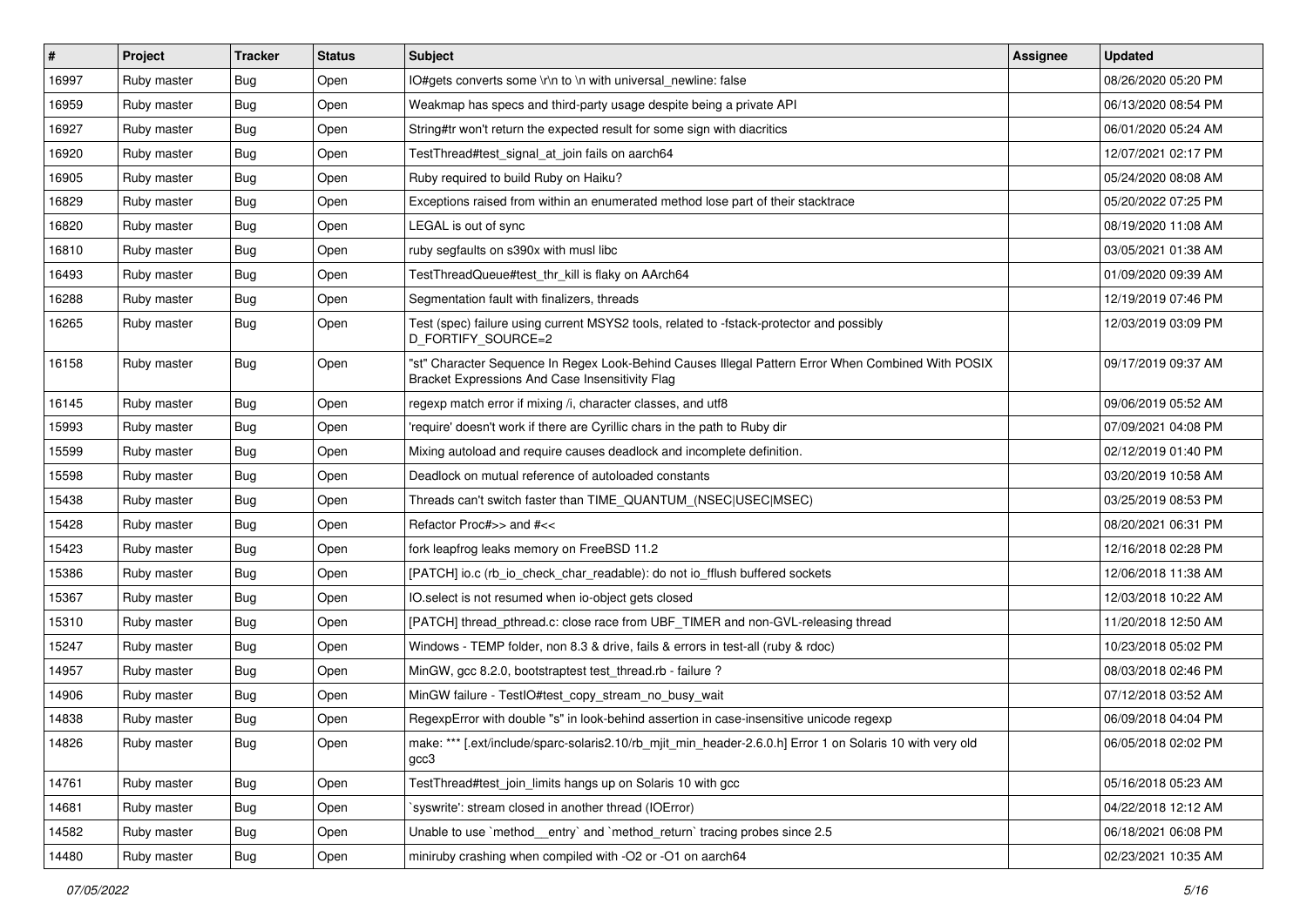| #     | Project     | <b>Tracker</b>   | <b>Status</b> | <b>Subject</b>                                                                            | <b>Assignee</b> | <b>Updated</b>      |
|-------|-------------|------------------|---------------|-------------------------------------------------------------------------------------------|-----------------|---------------------|
| 14474 | Ruby master | Bug              | Open          | skip "TestException#test_thread_signal_location" as known bug                             |                 | 12/10/2018 07:09 AM |
| 14422 | Ruby master | <b>Bug</b>       | Open          | Ruby configuration options should not be reused for gem builds                            |                 | 03/05/2018 03:32 PM |
| 14418 | Ruby master | <b>Bug</b>       | Open          | ruby 2.5 slow regexp execution                                                            |                 | 12/29/2019 10:34 AM |
| 14387 | Ruby master | Bug              | Open          | Ruby 2.5 <sup>D</sup> Alpine Linux 000000000000 SystemStackError 00000                    |                 | 04/21/2020 03:13 PM |
| 14364 | Ruby master | <b>Bug</b>       | Open          | Regexp last match variable in procs                                                       |                 | 09/14/2018 05:28 AM |
| 14083 | Ruby master | <b>Bug</b>       | Open          | Refinement in block calling incorrect method                                              |                 | 11/05/2017 07:36 PM |
| 14064 | Ruby master | Bug              | Open          | test-all with and without -j - incorrect assertions and missing test methods              |                 | 11/03/2017 10:54 PM |
| 14049 | Ruby master | Bug              | Open          | SEGV svn 60401 require_relative                                                           |                 | 10/26/2017 05:25 PM |
| 13644 | Ruby master | <b>Bug</b>       | Open          | Windows - Setting Time.now                                                                |                 | 06/11/2017 03:43 AM |
| 13571 | Ruby master | <b>Bug</b>       | Open          | Script arguments, encoding, windows / MinGW                                               |                 | 11/12/2017 10:53 PM |
| 13542 | Ruby master | <b>Bug</b>       | Open          | MinGW trunk Builds - Summary of Issues                                                    |                 | 05/19/2017 07:04 PM |
| 13500 | Ruby master | <b>Bug</b>       | Open          | MinGW TestArity#test_proc_err_mess stops testing                                          |                 | 04/26/2017 03:27 PM |
| 13485 | Ruby master | <b>Bug</b>       | Open          | MinGW TestEnumerable#test_callcc SEGV info                                                |                 | 04/19/2017 04:17 PM |
| 13164 | Ruby master | Bug              | Open          | A second `SystemStackError` exception results in `Segmentation fault (core dumped)`       |                 | 04/14/2017 01:05 PM |
| 13151 | Ruby master | <b>Bug</b>       | Open          | File.writable? doesn't report correctly if a directory is writable on Windows.            |                 | 01/23/2017 05:46 PM |
| 12689 | Ruby master | Bug              | Open          | Thread isolation of $$~$ and \$                                                           |                 | 04/01/2021 08:51 PM |
| 12500 | Ruby master | Bug              | Open          | TestProcess#test_aspawn_too_long_path fails on mips with "argument too big"               |                 | 12/29/2019 10:38 AM |
| 12280 | Ruby master | <b>Bug</b>       | Open          | IO.copy_stream(IO, IO) fails with "pread() not implemented"                               |                 | 04/28/2016 05:51 AM |
| 12179 | Ruby master | Bug              | Open          | Build failure due to VPATH expansion                                                      |                 | 04/14/2016 01:55 AM |
| 11582 | Ruby master | <b>Bug</b>       | Open          | On Solaris, Rational#** returns -Infinity for Rational(0) when passed a negative Float    |                 | 10/13/2015 03:12 AM |
| 11514 | Ruby master | Bug              | Open          | AIX6.1 - Ruby 2.2.3 - Segmentation fault in :byteslice                                    |                 | 09/18/2015 07:39 AM |
| 11230 | Ruby master | <b>Bug</b>       | Open          | Should rb_struct_s_members() be public API?                                               |                 | 04/17/2021 05:06 PM |
| 11183 | Ruby master | <b>Bug</b>       | Open          | Cumulative error on Complex::   ** 100000000000000000000000000000000                      |                 | 05/26/2015 08:32 AM |
| 11177 | Ruby master | Bug              | Open          | DATALEOFILLLLLLLLLL                                                                       |                 | 05/25/2015 03:49 AM |
| 11064 | Ruby master | Bug              | Open          | #singleton_methods for objects with special singleton_class returns an empty array        |                 | 01/31/2022 05:02 AM |
| 10436 | Ruby master | Bug              | Open          | ruby -c and ripper inconsistency: m(&nil) {}                                              |                 | 08/27/2019 12:08 AM |
| 9760  | Ruby master | Bug              | Open          | mkmf does not allow for linking against custom libraries when a system library is present |                 | 05/24/2016 08:11 AM |
| 9435  | Ruby master | <sub>I</sub> Bug | Open          | Kernel.system problem                                                                     |                 | 12/30/2019 03:00 AM |
| 8185  | Ruby master | <b>Bug</b>       | Open          | Thread/fork issue                                                                         |                 | 12/30/2019 03:00 AM |
| 4173  | Ruby master | <b>Bug</b>       | Open          | TestProcess#test_wait_and_sigchild DDDDDDDD                                               |                 | 03/15/2018 08:29 AM |
| 18894 | Ruby master | Feature          | Open          | Object#make shareable                                                                     |                 | 07/02/2022 11:42 PM |
| 18885 | Ruby master | Feature          | Open          | Long lived fork advisory API (potential Copy on Write optimizations)                      |                 | 06/30/2022 09:27 AM |
| 18841 | Ruby master | Feature          | Open          | Proposal: autoload relative                                                               |                 | 06/19/2022 11:22 PM |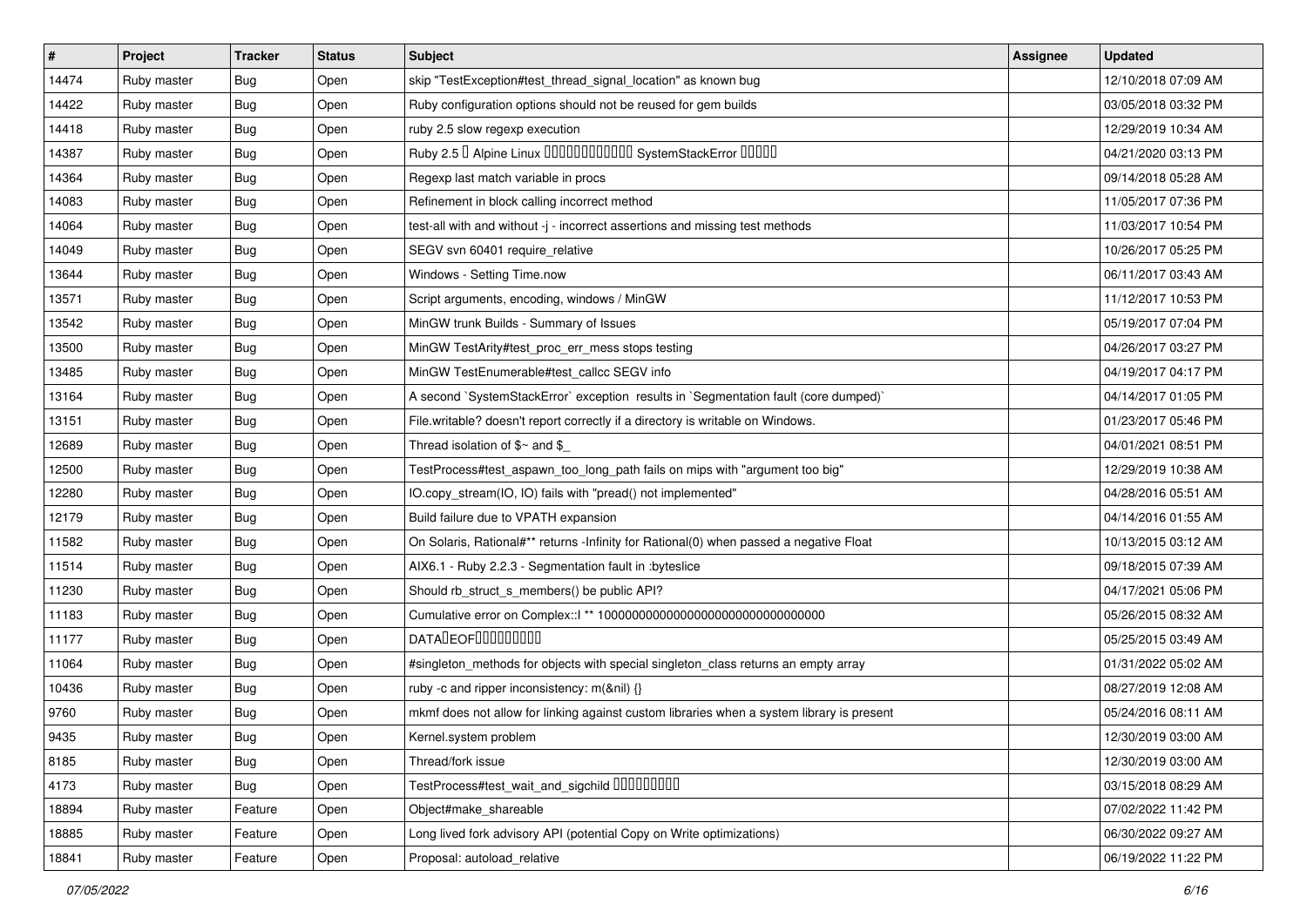| #     | <b>Project</b> | <b>Tracker</b> | <b>Status</b> | <b>Subject</b>                                                                            | Assignee | <b>Updated</b>      |
|-------|----------------|----------------|---------------|-------------------------------------------------------------------------------------------|----------|---------------------|
| 18835 | Ruby master    | Feature        | Open          | Add InstructionSequence#type method                                                       |          | 06/16/2022 10:30 PM |
| 18832 | Ruby master    | Feature        | Open          | Do not have class/module keywords consider ancestors of Object                            |          | 06/21/2022 05:50 AM |
| 18831 | Ruby master    | Feature        | Open          | Block argument to `yield`                                                                 |          | 06/18/2022 03:12 AM |
| 18825 | Ruby master    | Feature        | Open          | Specialized instruction for "array literal + `.hash`"                                     |          | 06/14/2022 05:24 PM |
| 18822 | Ruby master    | Feature        | Open          | Ruby lack a proper method to percent-encode strings for URIs (RFC 3986)                   |          | 06/09/2022 02:42 PM |
| 18821 | Ruby master    | Feature        | Open          | Expose Pattern Matching interfaces in core classes                                        |          | 06/09/2022 07:24 AM |
| 18815 | Ruby master    | Feature        | Open          | instance_{eval,exec} vs Proc#>>                                                           |          | 06/02/2022 05:17 PM |
| 18814 | Ruby master    | Feature        | Open          | Ractor: add method to query incoming message queue size                                   |          | 06/30/2022 10:58 AM |
| 18812 | Ruby master    | Feature        | Open          | Add ability to trace exit locations for YJIT                                              |          | 06/01/2022 02:42 PM |
| 18809 | Ruby master    | Feature        | Open          | Add Numeric#ceildiv                                                                       |          | 06/21/2022 06:21 PM |
| 18798 | Ruby master    | Feature        | Open          | UnboundMethod#==` with inherited classes                                                  |          | 05/25/2022 12:32 AM |
| 18776 | Ruby master    | Feature        | Open          | <b>Object Shapes</b>                                                                      |          | 05/13/2022 01:11 AM |
| 18774 | Ruby master    | Feature        | Open          | Add Queue#pop(timeout:)                                                                   |          | 05/20/2022 12:27 AM |
| 18762 | Ruby master    | Feature        | Open          | Add an Array#undigits that compliments Integer#digits                                     |          | 05/03/2022 08:08 PM |
| 18757 | Ruby master    | Feature        | Open          | Introduce %R percent literal for anchored regular expression patterns                     |          | 04/27/2022 05:30 PM |
| 18736 | Ruby master    | Feature        | Open          | self-p for method chain                                                                   |          | 04/15/2022 11:09 AM |
| 18690 | Ruby master    | Feature        | Open          | Allow `Kernel#then` to take arguments                                                     |          | 05/10/2022 06:16 PM |
| 18685 | Ruby master    | Feature        | Open          | Enumerator.product: Cartesian product of enumerables                                      |          | 04/26/2022 07:02 AM |
| 18683 | Ruby master    | Feature        | Open          | Allow to create hashes with a specific capacity.                                          |          | 04/22/2022 02:34 PM |
| 18675 | Ruby master    | Feature        | Open          | Add new exception class for resolv timeouts                                               |          | 04/01/2022 11:22 PM |
| 18668 | Ruby master    | Feature        | Open          | Merge `io-nonblock` gems into core                                                        |          | 04/21/2022 10:02 AM |
| 18659 | Ruby master    | Feature        | Open          | Create a Binding at the time of an exception and make it available to Rescue              |          | 03/25/2022 10:55 AM |
| 18647 | Ruby master    | Feature        | Open          | Non-recursive option for iseq-targeted Tracepoints in ruby 2.6+                           |          | 03/18/2022 09:41 AM |
| 18644 | Ruby master    | Feature        | Open          | Coerce anything callable to a Proc                                                        |          | 06/18/2022 05:28 PM |
| 18642 | Ruby master    | Feature        | Open          | Named ripper fields                                                                       |          | 05/12/2022 01:37 PM |
| 18640 | Ruby master    | Feature        | Open          | default empty string argument for `String#sub` and `String#sub!`, e.g. `"hello".sub("I")` |          | 03/19/2022 02:33 AM |
| 18630 | Ruby master    | Feature        | Open          | Introduce general `IO#timeout` and `IO#timeout=`for all (non-)blocking operations.        |          | 04/21/2022 09:36 AM |
| 18617 | Ruby master    | Feature        | Open          | Allow multiples keys in Hash#[] acting like Hash#dig                                      |          | 03/10/2022 01:36 PM |
| 18603 | Ruby master    | Feature        | Open          | Allow syntax like obj.method(arg)=value                                                   |          | 02/27/2022 05:04 PM |
| 18597 | Ruby master    | Feature        | Open          | Strings need a named method like 'dup' that doesn't duplicate if receiver is mutable      |          | 02/26/2022 11:56 PM |
| 18594 | Ruby master    | Feature        | Open          | Add a #to_h method on URI::Generic                                                        |          | 03/31/2022 01:18 PM |
| 18593 | Ruby master    | Feature        | Open          | Add back URI.escape                                                                       |          | 02/18/2022 07:45 PM |
| 18583 | Ruby master    | Feature        | Open          | Pattern-matching: API for custom unpacking strategies?                                    |          | 03/17/2022 01:10 PM |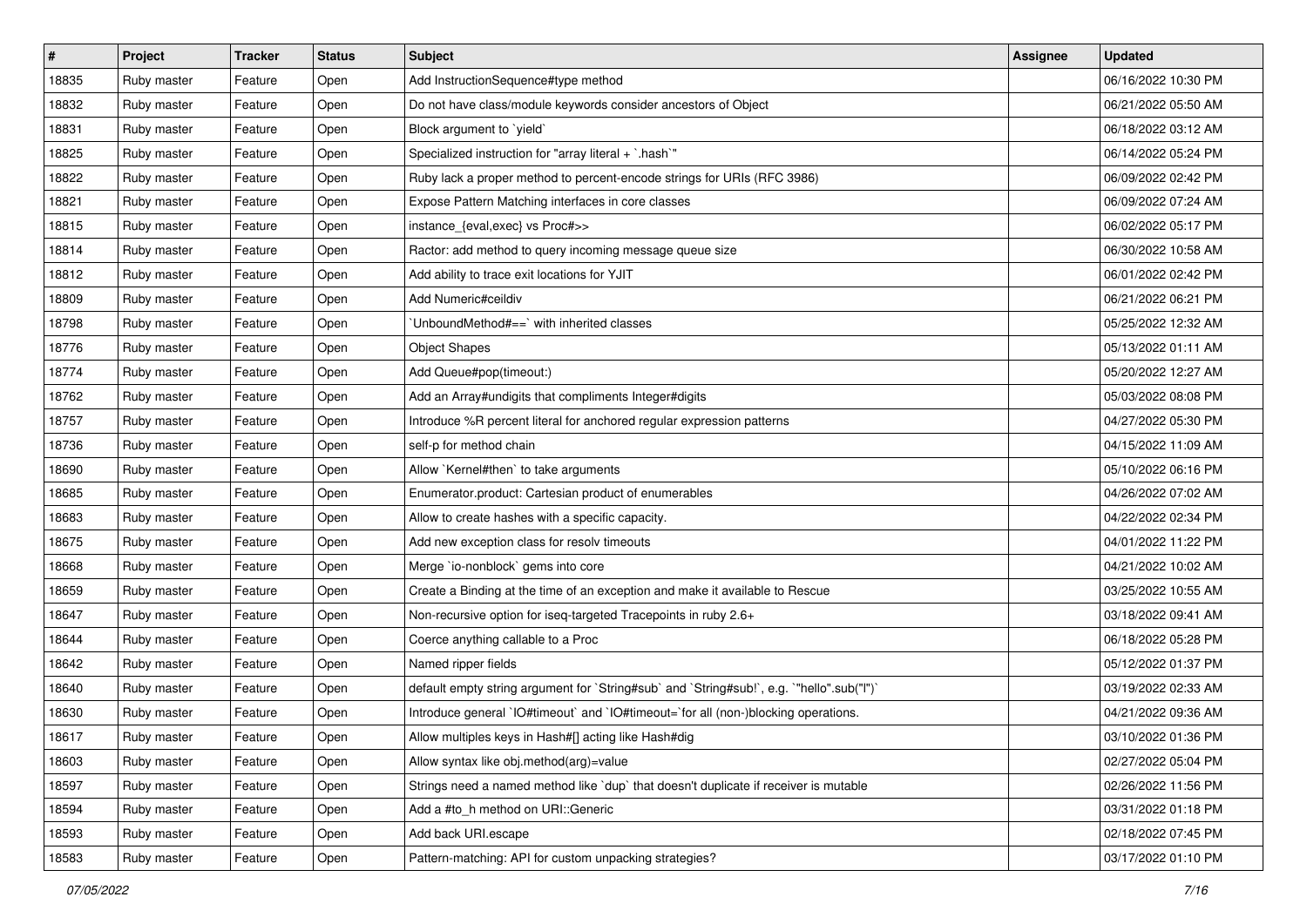| $\sharp$ | <b>Project</b> | <b>Tracker</b> | <b>Status</b> | <b>Subject</b>                                                                               | <b>Assignee</b> | <b>Updated</b>      |
|----------|----------------|----------------|---------------|----------------------------------------------------------------------------------------------|-----------------|---------------------|
| 18576    | Ruby master    | Feature        | Open          | Rename `ASCII-8BIT` encoding to `BINARY`                                                     |                 | 03/17/2022 03:06 PM |
| 18573    | Ruby master    | Feature        | Open          | Object#pack1                                                                                 |                 | 02/08/2022 08:51 AM |
| 18568    | Ruby master    | Feature        | Open          | Explore lazy RubyGems boot to reduce need for --disable-gems                                 |                 | 02/17/2022 07:15 AM |
| 18559    | Ruby master    | Feature        | Open          | Allocation tracing: Objects created by the parser are attributed to Kernel.require           |                 | 06/28/2022 12:21 PM |
| 18554    | Ruby master    | Feature        | Open          | Move unicode_normalize to a default gem                                                      |                 | 01/31/2022 05:51 PM |
| 18551    | Ruby master    | Feature        | Open          | Make Range#reverse_each to raise an exception if endless                                     |                 | 01/28/2022 11:13 PM |
| 18515    | Ruby master    | Feature        | Open          | Add Range#reverse_each implementation for performance                                        |                 | 01/31/2022 02:23 AM |
| 18498    | Ruby master    | Feature        | Open          | Introduce a public WeakKeysMap that compares by equality                                     |                 | 02/20/2022 04:06 PM |
| 18494    | Ruby master    | Feature        | Open          | [RFC] ENV["RUBY_GC_"]= changes GC parameters dynamically                                     |                 | 01/17/2022 11:15 PM |
| 18478    | Ruby master    | Feature        | Open          | Module#constant pairs                                                                        |                 | 01/11/2022 07:55 PM |
| 18477    | Ruby master    | Feature        | Open          | Float#sqrt and Integer#sqrt                                                                  |                 | 01/11/2022 07:34 PM |
| 18463    | Ruby master    | Feature        | Open          | Random number generation with xoshiro                                                        |                 | 02/13/2022 09:12 AM |
| 18462    | Ruby master    | Feature        | Open          | Proposal to merge WASI based WebAssembly support                                             |                 | 03/24/2022 03:05 AM |
| 18440    | Ruby master    | Feature        | Open          | YJIT is enabled if any YJIT tuning options are set                                           |                 | 12/30/2021 08:17 PM |
| 18438    | Ruby master    | Feature        | Open          | Add `Exception#additional_message` to show additional error information                      |                 | 02/07/2022 02:55 AM |
| 18423    | Ruby master    | Feature        | Open          | Installing stable versions like 3.0.3 from source generates fatal error by make              |                 | 12/23/2021 11:44 PM |
| 18418    | Ruby master    | Feature        | Open          | Add Net::HTTP#security_level=                                                                |                 | 12/19/2021 11:58 AM |
| 18411    | Ruby master    | Feature        | Open          | Introduce `Fiber.blocking` for disabling scheduler.                                          |                 | 12/23/2021 05:10 PM |
| 18410    | Ruby master    | Feature        | Open          | Proposal to make inspect include underscores on numerics                                     |                 | 12/16/2021 09:07 AM |
| 18402    | Ruby master    | Feature        | Open          | <b>Argument Labels</b>                                                                       |                 | 01/31/2022 06:14 PM |
| 18401    | Ruby master    | Feature        | Open          | Rework `require_relative` to add the "current path" on `\$LOAD_PATH`                         |                 | 12/09/2021 05:41 PM |
| 18395    | Ruby master    | Feature        | Open          | Introduce Array#subtract! for performance                                                    |                 | 12/08/2021 04:42 PM |
| 18384    | Ruby master    | Feature        | Open          | Pattern Match Object                                                                         |                 | 05/07/2022 06:01 PM |
| 18376    | Ruby master    | Feature        | Open          | Version comparison API                                                                       |                 | 12/30/2021 10:33 AM |
| 18369    | Ruby master    | Feature        | Open          | users.detect(:name, "Dorian") as shorthand for users.detect {  user  user.name == "Dorian" } |                 | 12/03/2021 02:23 PM |
| 18368    | Ruby master    | Feature        | Open          | Range#step semantics for non-Numeric ranges                                                  |                 | 02/02/2022 03:42 PM |
| 18360    | Ruby master    | Feature        | Open          | <b>PrettyPrint enhancements</b>                                                              |                 | 11/24/2021 12:15 AM |
| 18357    | Ruby master    | Feature        | Open          | Proposal: stop raising when block passed to IO#each_* closes the IO                          |                 | 11/22/2021 09:03 PM |
| 18334    | Ruby master    | Feature        | Open          | ENV#to h returns a new Hash object but Hash#to h does not, which can cause inconsistencies   |                 | 11/17/2021 05:46 PM |
| 18332    | Ruby master    | Feature        | Open          | a ? b                                                                                        |                 | 12/29/2021 04:38 AM |
| 18331    | Ruby master    | Feature        | Open          | Kernel.#Time                                                                                 |                 | 11/13/2021 12:41 PM |
| 18296    | Ruby master    | Feature        | Open          | Custom exception formatting should override `Exception#full_message`.                        |                 | 12/15/2021 08:49 PM |
| 18291    | Ruby master    | Feature        | Open          | When use $=\sim$ with named group, if regex is on the right side, variable not defined.      |                 | 11/06/2021 12:36 PM |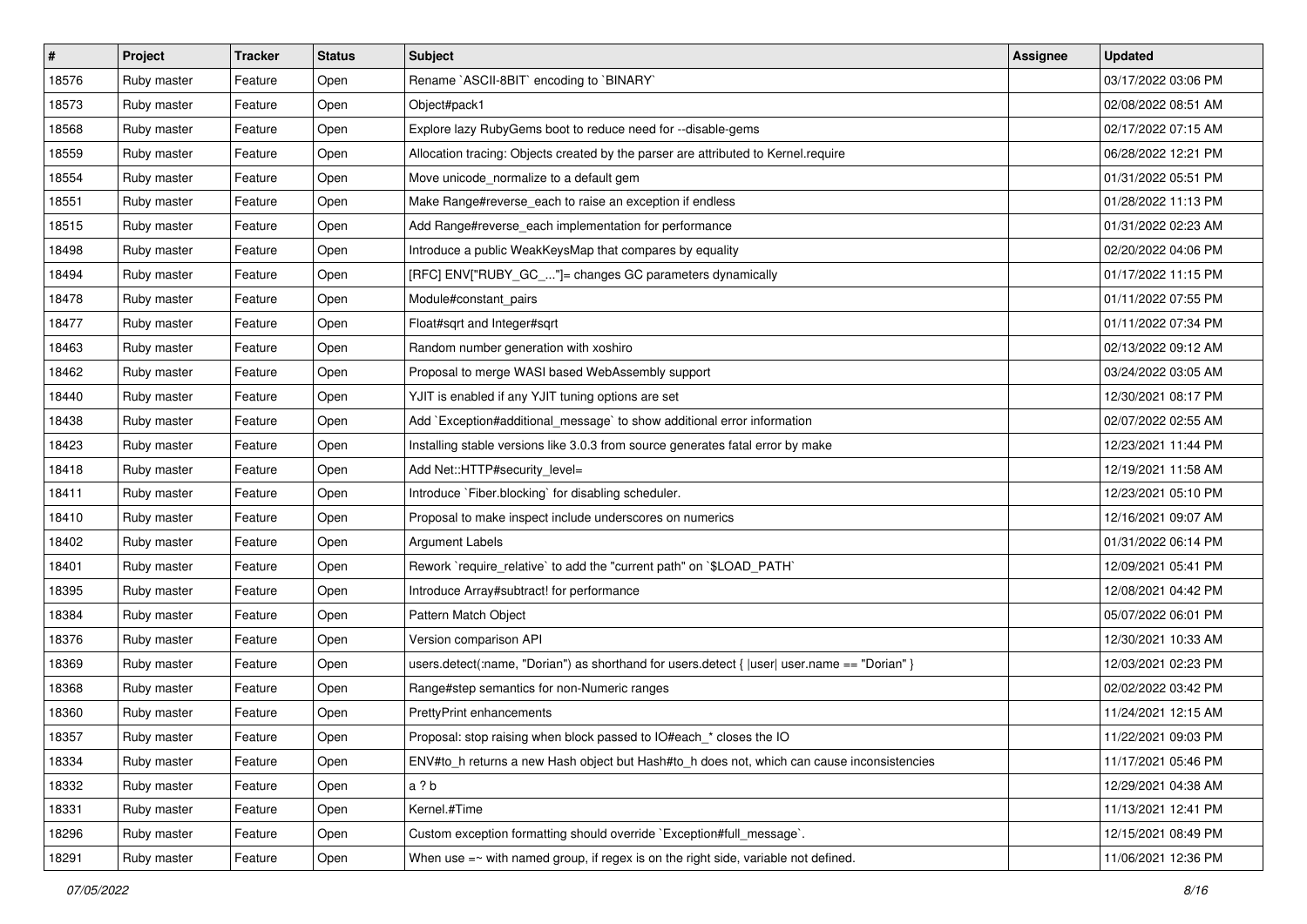| $\pmb{\#}$ | Project     | <b>Tracker</b> | <b>Status</b> | Subject                                                                                                                                                               | <b>Assignee</b> | <b>Updated</b>      |
|------------|-------------|----------------|---------------|-----------------------------------------------------------------------------------------------------------------------------------------------------------------------|-----------------|---------------------|
| 18285      | Ruby master | Feature        | Open          | NoMethodError#message uses a lot of CPU/is really expensive to call                                                                                                   |                 | 01/30/2022 12:45 PM |
| 18265      | Ruby master | Feature        | Open          | Self-contained one-binary feature which discuss on ruby kaigi 2021 day 2, I Ruby Committers vs the World<br>/ CRuby Committers                                        |                 | 10/24/2021 04:11 PM |
| 18262      | Ruby master | Feature        | Open          | Enumerator::Lazy#partition                                                                                                                                            |                 | 11/20/2021 10:17 AM |
| 18259      | Ruby master | Feature        | Open          | Support quarter spec %q in Time#strftime                                                                                                                              |                 | 10/21/2021 12:15 PM |
| 18256      | Ruby master | Feature        | Open          | Change the canonical name of Thread::Mutex, Thread::Queue, Thread::SizedQueue and<br>Thread::ConditionVariable to just Mutex, Queue, SizedQueue and ConditionVariable |                 | 10/20/2021 10:59 PM |
| 18242      | Ruby master | Feature        | Open          | Parser makes multiple assignment sad in confusing way                                                                                                                 |                 | 10/09/2021 07:58 AM |
| 18228      | Ruby master | Feature        | Open          | Add a 'timeout' option to 'IO.copy_stream'                                                                                                                            |                 | 10/01/2021 05:10 AM |
| 18181      | Ruby master | Feature        | Open          | Introduce Enumerable#min_with_value, max_with_value, and minmax_with_value                                                                                            |                 | 01/25/2022 07:33 AM |
| 18179      | Ruby master | Feature        | Open          | Add Math methods to Numeric                                                                                                                                           |                 | 03/24/2022 02:54 PM |
| 18168      | Ruby master | Feature        | Open          | Add ActiveSupport deep_transform_values to Ruby                                                                                                                       |                 | 09/15/2021 05:29 AM |
| 18162      | Ruby master | Feature        | Open          | Shorthand method Proc#isolate to create isolated proc objects                                                                                                         |                 | 09/13/2021 02:33 AM |
| 18151      | Ruby master | Feature        | Open          | Incorrect Resolv result when DNS server is unreachable                                                                                                                |                 | 09/18/2021 12:22 AM |
| 18146      | Ruby master | Feature        | Open          | Add 'delete_prefix' and 'delete_suffix' to 'Pathname'                                                                                                                 |                 | 09/03/2021 04:59 AM |
| 18137      | Ruby master | Feature        | Open          | A new method to check Proc is isolated or not                                                                                                                         |                 | 10/27/2021 07:30 AM |
| 18136      | Ruby master | Feature        | Open          | take while after                                                                                                                                                      |                 | 01/28/2022 06:23 AM |
| 18135      | Ruby master | Feature        | Open          | Introduce Enumerable#detect_only                                                                                                                                      |                 | 09/02/2021 05:44 PM |
| 18127      | Ruby master | Feature        | Open          | Ractor-local version of Singleton                                                                                                                                     |                 | 11/09/2021 02:45 PM |
| 18083      | Ruby master | Feature        | Open          | Capture error in ensure block.                                                                                                                                        |                 | 10/21/2021 01:00 PM |
| 18070      | Ruby master | Feature        | Open          | `attr` should be removed                                                                                                                                              |                 | 08/09/2021 05:51 PM |
| 18069      | Ruby master | Feature        | Open          | instance_exec` is just ignored when the block is originally a method                                                                                                  |                 | 08/10/2021 05:33 AM |
| 18063      | Ruby master | Feature        | Open          | io uring implementation                                                                                                                                               |                 | 08/05/2021 10:02 AM |
| 18057      | Ruby master | Feature        | Open          | Introduce Array#mean                                                                                                                                                  |                 | 08/02/2021 02:16 PM |
| 18055      | Ruby master | Feature        | Open          | Introduce                                                                                                                                                             |                 | 07/30/2021 09:30 AM |
| 18035      | Ruby master | Feature        | Open          | Introduce general model/semantic for immutable by default.                                                                                                            |                 | 11/09/2021 04:47 PM |
| 18033      | Ruby master | Feature        | Open          | Time.new to parse a string                                                                                                                                            |                 | 12/07/2021 02:15 PM |
| 18005      | Ruby master | Feature        | Open          | Enable non-blocking 'binding.irb'.                                                                                                                                    |                 | 06/24/2021 07:20 PM |
| 18004      | Ruby master | Feature        | Open          | Add Async to the stdlib                                                                                                                                               |                 | 11/26/2021 06:01 AM |
| 17994      | Ruby master | Feature        | Open          | Clarify 'IO.read' behavior and add 'File.read' method                                                                                                                 |                 | 07/16/2021 03:04 AM |
| 17950      | Ruby master | Feature        | Open          | Unable to pattern-match against a String key                                                                                                                          |                 | 06/15/2021 11:42 AM |
| 17944      | Ruby master | Feature        | Open          | Remove Socket.gethostbyaddr and Socket.gethostbyname                                                                                                                  |                 | 06/10/2021 08:26 AM |
| 17942      | Ruby master | Feature        | Open          | Add a 'initialize(public @a, private @b)' shortcut syntax for defining public/private accessors for instance<br>vars as part of constructor                           |                 | 12/13/2021 12:43 AM |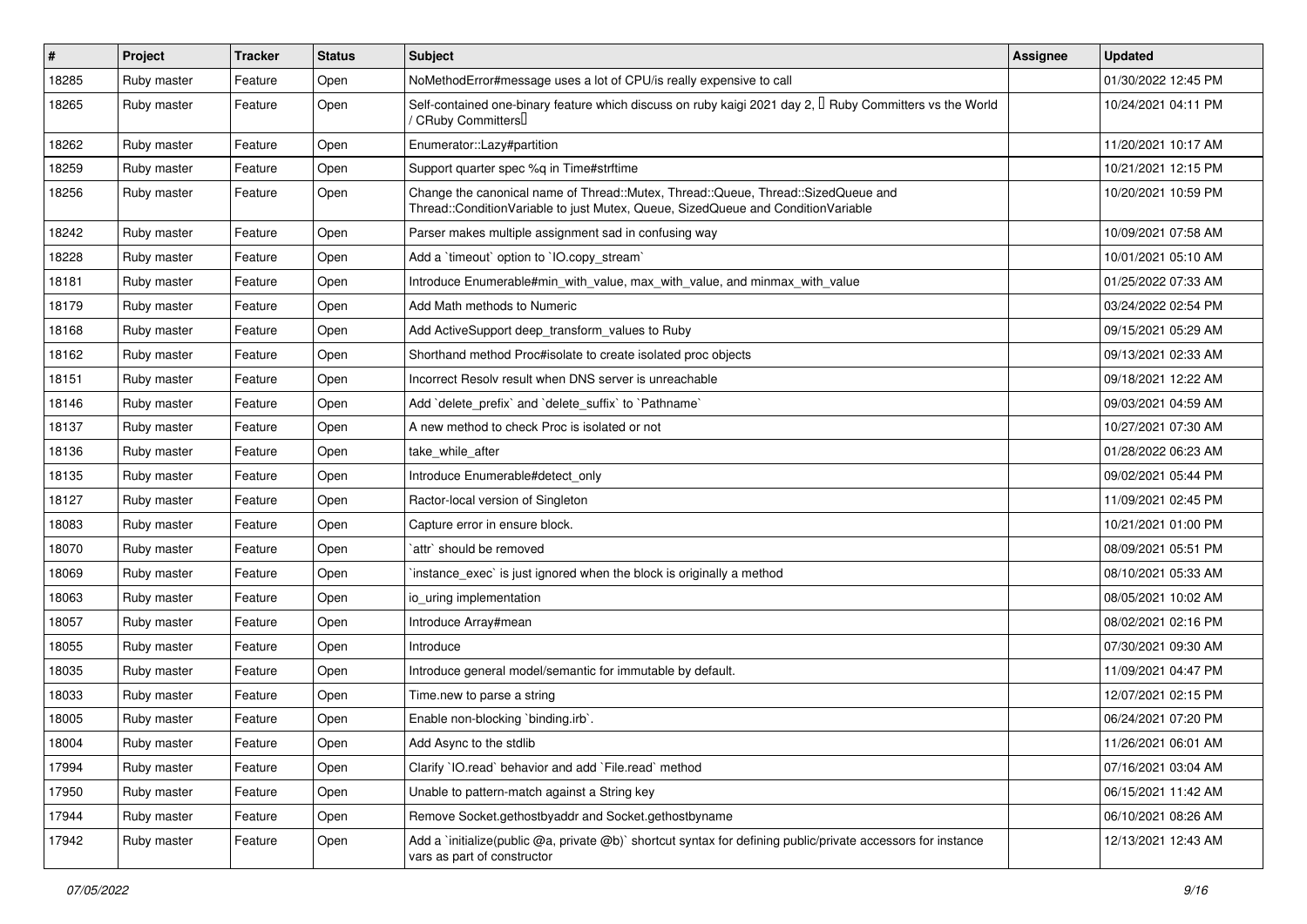| #     | Project     | <b>Tracker</b> | <b>Status</b> | <b>Subject</b>                                                                                                                                            | <b>Assignee</b> | <b>Updated</b>      |
|-------|-------------|----------------|---------------|-----------------------------------------------------------------------------------------------------------------------------------------------------------|-----------------|---------------------|
| 17938 | Ruby master | Feature        | Open          | Keyword alternative for boolean positional arguments                                                                                                      |                 | 07/15/2021 06:46 AM |
| 17924 | Ruby master | Feature        | Open          | Range#infinite?                                                                                                                                           |                 | 07/08/2021 11:58 PM |
| 17859 | Ruby master | Feature        | Open          | Start IRB when running just `ruby`                                                                                                                        |                 | 05/14/2021 07:54 AM |
| 17856 | Ruby master | Feature        | Open          | ary.member? is slower than ary.include?                                                                                                                   |                 | 05/11/2021 10:12 AM |
| 17851 | Ruby master | Feature        | Open          | ruby extension for memoryview                                                                                                                             |                 | 05/05/2021 03:15 PM |
| 17844 | Ruby master | Feature        | Open          | Support list of methods to test with respond_to?                                                                                                          |                 | 05/06/2021 07:00 PM |
| 17834 | Ruby master | Feature        | Open          | Add a Bytes and BytesArray class that implement memoryview                                                                                                |                 | 05/06/2021 02:22 PM |
| 17833 | Ruby master | Feature        | Open          | add IO.readinto(b) where b is a bytes like object that is you can get a memoryview from                                                                   |                 | 06/30/2021 02:36 PM |
| 17825 | Ruby master | Feature        | Open          | Uniformize Float::INFINITY and Date::infinity.new                                                                                                         |                 | 05/04/2021 01:43 AM |
| 17808 | Ruby master | Feature        | Open          | Feature Request: JS like splat of Object properties as named method parameters                                                                            |                 | 04/17/2021 11:43 PM |
| 17797 | Ruby master | Feature        | Open          | MIPS support for addr2line.c                                                                                                                              |                 | 04/13/2021 03:49 AM |
| 17790 | Ruby master | Feature        | Open          | Have a way to clear a String without resetting its capacity                                                                                               |                 | 04/21/2021 11:27 PM |
| 17786 | Ruby master | Feature        | Open          | Proposal: new "ends" keyword                                                                                                                              |                 | 04/11/2021 01:40 AM |
| 17773 | Ruby master | Feature        | Open          | Alias `Numeric#zero?` and `Float#zero?` as `Numeric#empty?` and `Float#empty?`                                                                            |                 | 04/02/2021 03:39 PM |
| 17771 | Ruby master | Feature        | Open          | String#start_with? should not construct MatchData or set \$~                                                                                              |                 | 04/02/2021 02:49 PM |
| 17758 | Ruby master | Feature        | Open          | Provide Hash#count for performance improvement                                                                                                            |                 | 03/28/2021 06:39 PM |
| 17753 | Ruby master | Feature        | Open          | Add Module#namespace                                                                                                                                      |                 | 07/04/2022 01:42 AM |
| 17749 | Ruby master | Feature        | Open          | Const source location without name                                                                                                                        |                 | 04/17/2021 07:38 AM |
| 17743 | Ruby master | Feature        | Open          | Show argument types in backtrace                                                                                                                          |                 | 03/25/2021 06:39 PM |
| 17741 | Ruby master | Feature        | Open          | Ruby links to `objc` for convenience - this should be moved into a native ext                                                                             |                 | 03/23/2021 01:24 AM |
| 17718 | Ruby master | Feature        | Open          | a method paramaters object that can be pattern matched against                                                                                            |                 | 03/24/2021 01:29 PM |
| 17682 | Ruby master | Feature        | Open          | String#casecmp performance improvement                                                                                                                    |                 | 03/24/2021 02:29 PM |
| 17663 | Ruby master | Feature        | Open          | Enumerator#with, an alternative to Enumerator#with_object                                                                                                 |                 | 03/02/2021 05:48 PM |
| 17660 | Ruby master | Feature        | Open          | Expose information about which basic methods have been redefined                                                                                          |                 | 03/02/2021 03:31 PM |
| 17647 | Ruby master | Feature        | Open          | Print register `r11` on 32-bit ARM Linux                                                                                                                  |                 | 04/30/2021 11:22 AM |
| 17627 | Ruby master | Feature        | Open          | Suggestion: Implement `freeze_values` instance method on collection-like classes.                                                                         |                 | 02/16/2021 07:58 PM |
| 17616 | Ruby master | Feature        | Open          | Support backtracing on Linux with non-GNU-libc + libunwind                                                                                                |                 | 02/09/2021 01:12 PM |
| 17611 | Ruby master | Feature        | Open          | Expose `rb_execarg` interfaces and `rb_grantpt`                                                                                                           |                 | 02/07/2021 01:52 AM |
| 17579 | Ruby master | Feature        | Open          | [Proposal] A suggestion for newline-separated shorthand notation, for the creation of Arrays containing<br>strings that may contain '' (space) characters |                 | 01/25/2021 04:33 PM |
| 17576 | Ruby master | Feature        | Open          | Partial Functions (procs, lambdas)                                                                                                                        |                 | 01/24/2021 07:58 PM |
| 17566 | Ruby master | Feature        | Open          | Tune thread QoS / efficiency on macOS                                                                                                                     |                 | 01/29/2021 09:16 AM |
| 17562 | Ruby master | Feature        | Open          | Update - E option in --help                                                                                                                               |                 | 01/19/2021 05:38 PM |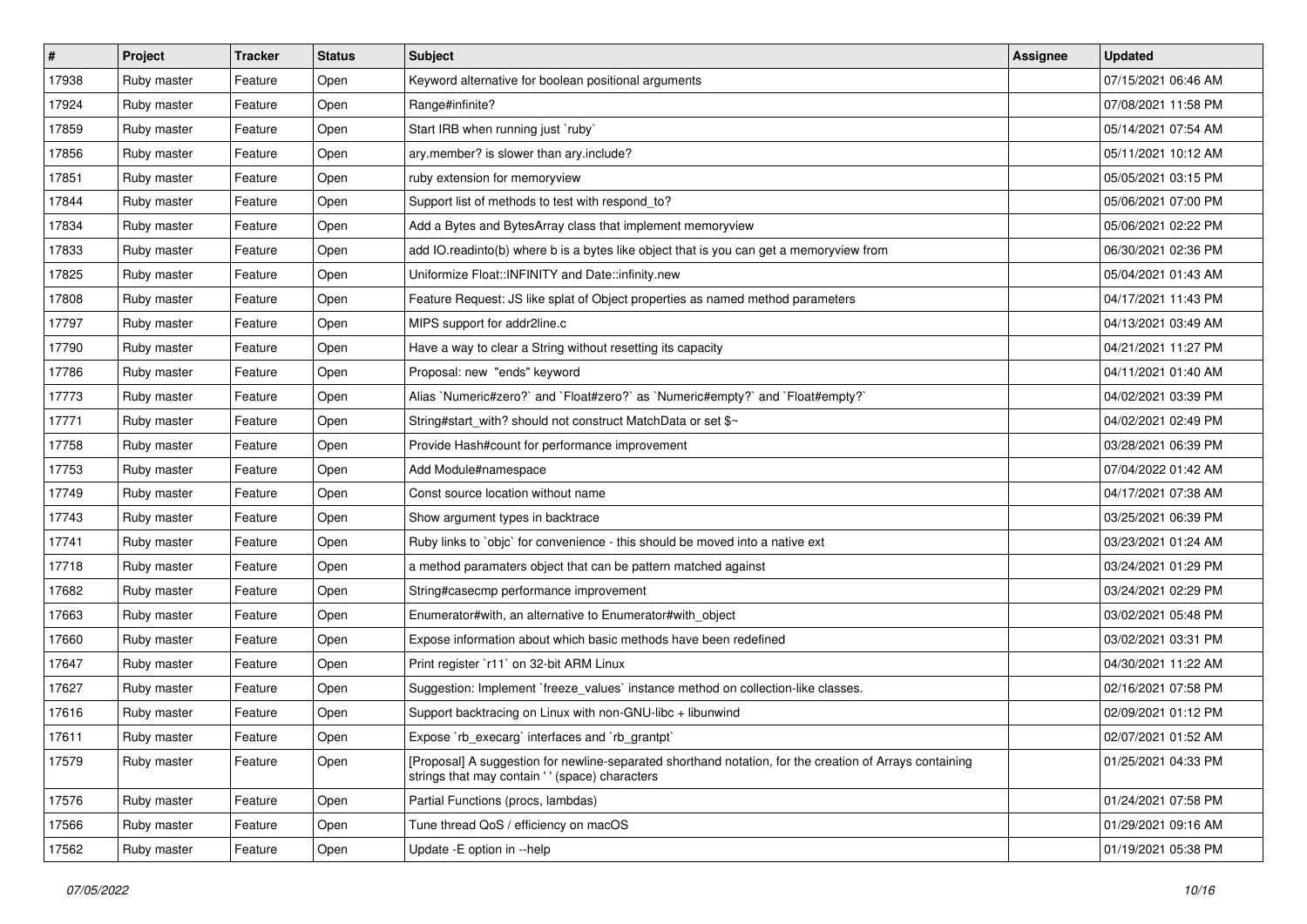| $\vert$ # | Project     | <b>Tracker</b> | <b>Status</b> | Subject                                                                    | <b>Assignee</b> | <b>Updated</b>      |
|-----------|-------------|----------------|---------------|----------------------------------------------------------------------------|-----------------|---------------------|
| 17550     | Ruby master | Feature        | Open          | Why no function to get all subdirectories of a directory?                  |                 | 01/18/2021 08:57 AM |
| 17548     | Ruby master | Feature        | Open          | Need simple way to include symlink directories in Dir.glob                 |                 | 03/21/2022 01:35 PM |
| 17528     | Ruby master | Feature        | Open          | Make Addrinfo.getaddrinfo fall back to Timeout.timeout for :resolv_timeout |                 | 01/13/2021 08:50 PM |
| 17496     | Ruby master | Feature        | Open          | Add constant Math::TAU                                                     |                 | 01/13/2021 05:47 AM |
| 17474     | Ruby master | Feature        | Open          | Interpreting constants at compile time                                     |                 | 01/07/2021 04:40 PM |
| 17472     | Ruby master | Feature        | Open          | HashWithIndifferentAccess like Hash extension                              |                 | 06/16/2022 01:08 AM |
| 17471     | Ruby master | Feature        | Open          | send_if method for improved conditional chaining                           |                 | 12/29/2020 03:23 PM |
| 17468     | Ruby master | Feature        | Open          | Deprecate RUBY_DEVEL                                                       |                 | 06/16/2022 01:08 AM |
| 17416     | Ruby master | Feature        | Open          | Improve performance Kernel#itself                                          |                 | 12/21/2020 01:14 PM |
| 17406     | Ruby master | Feature        | Open          | Add `NoMatchingPatternError#depth`                                         |                 | 12/19/2020 03:18 PM |
| 17375     | Ruby master | Feature        | Open          | Add scheduler callbacks for transferring fibers                            |                 | 12/07/2020 11:31 PM |
| 17357     | Ruby master | Feature        | Open          | 'Queue#pop' should have a block form for closed queues                     |                 | 01/12/2021 07:32 AM |
| 17356     | Ruby master | Feature        | Open          | Alignment of memory allocated through Fiddle struct's malloc               |                 | 12/02/2020 11:06 AM |
| 17353     | Ruby master | Feature        | Open          | Functional chaining operator                                               |                 | 11/30/2020 03:29 AM |
| 17333     | Ruby master | Feature        | Open          | Enumerable#many?                                                           |                 | 12/11/2020 03:38 AM |
| 17330     | Ruby master | Feature        | Open          | Object#non                                                                 |                 | 01/25/2021 03:54 PM |
| 17326     | Ruby master | Feature        | Open          | Add Kernel#must! to the standard library                                   |                 | 06/22/2022 04:10 PM |
| 17325     | Ruby master | Feature        | Open          | Adds Fiber#cancel, which forces a Fiber to break/return                    |                 | 11/19/2020 12:34 AM |
| 17316     | Ruby master | Feature        | Open          | On memoization                                                             |                 | 05/13/2022 11:32 AM |
| 17315     | Ruby master | Feature        | Open          | Hash #transform                                                            |                 | 11/13/2020 08:38 PM |
| 17311     | Ruby master | Feature        | Open          | Improve performance Array#deconstruct & Array#to_ary                       |                 | 11/08/2020 07:12 AM |
| 17298     | Ruby master | Feature        | Open          | Ractor's basket communication APIs                                         |                 | 11/13/2020 04:16 PM |
| 17290     | Ruby master | Feature        | Open          | Syntax sugar for boolean keyword argument                                  |                 | 10/29/2020 04:51 AM |
| 17286     | Ruby master | Feature        | Open          | `Ractor.new` should accept `move: true`                                    |                 | 11/08/2020 03:01 AM |
| 17285     | Ruby master | Feature        | Open          | Less strict `Ractor.select`                                                |                 | 10/26/2020 03:15 AM |
| 17258     | Ruby master | Feature        | Open          | Oneshot Branch Coverage                                                    |                 | 10/09/2020 08:26 PM |
| 17208     | Ruby master | Feature        | Open          | Add `Set#compact` and `Set#compact!` methods                               |                 | 11/05/2020 10:44 AM |
| 17206     | Ruby master | Feature        | Open          | Introduce new Regexp option to avoid global MatchData allocations          |                 | 10/28/2020 10:43 PM |
| 17166     | Ruby master | Feature        | Open          | net/http not supporting unix domain sockets                                |                 | 09/12/2020 02:51 PM |
| 17165     | Ruby master | Feature        | Open          | Add `filter` and `flatten` keywords to `Enumerable#map`                    |                 | 09/13/2020 09:41 AM |
| 17163     | Ruby master | Feature        | Open          | Rename `begin`                                                             |                 | 09/09/2020 03:04 AM |
| 17156     | Ruby master | Feature        | Open          | Refinements per directory tree                                             |                 | 12/07/2020 05:19 AM |
| 17155     | Ruby master | Feature        | Open          | Add a Diggable mixin                                                       |                 | 09/05/2020 02:08 PM |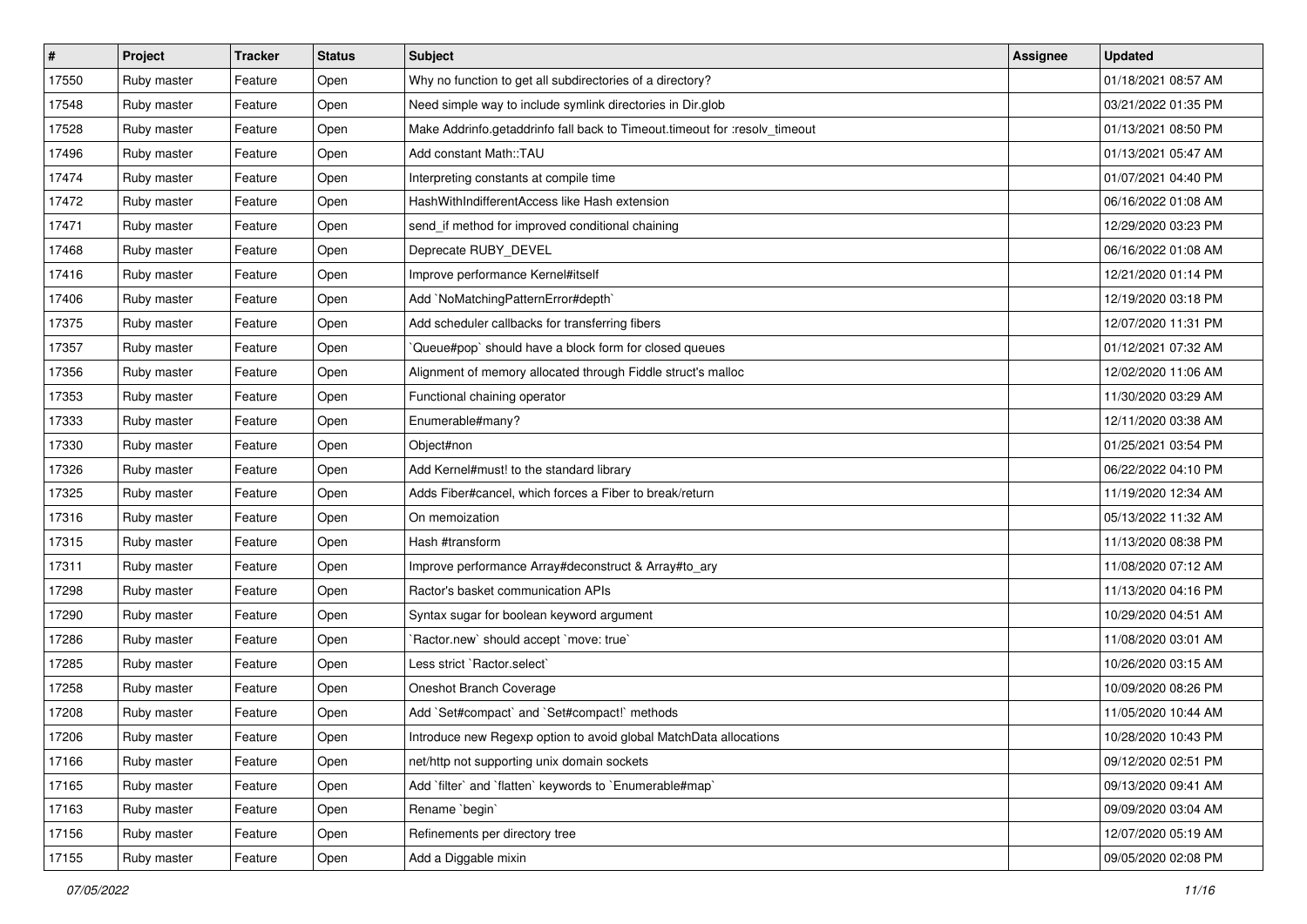| $\vert$ # | Project     | <b>Tracker</b> | <b>Status</b> | <b>Subject</b>                                                                                | <b>Assignee</b> | <b>Updated</b>      |
|-----------|-------------|----------------|---------------|-----------------------------------------------------------------------------------------------|-----------------|---------------------|
| 17151     | Ruby master | Feature        | Open          | Support multiple builtin ruby code for implimatation in Ruby & C                              |                 | 09/05/2020 01:41 AM |
| 17148     | Ruby master | Feature        | Open          | stdbuf(1) support                                                                             |                 | 09/07/2020 04:12 AM |
| 17143     | Ruby master | Feature        | Open          | Improve support for warning categories                                                        |                 | 11/20/2020 01:05 PM |
| 17140     | Ruby master | Feature        | Open          | Merge Enumerable#grep(_v) with Enumerable#select/reject                                       |                 | 02/10/2021 07:56 AM |
| 17134     | Ruby master | Feature        | Open          | Add resolv_timeout to TCPSocket                                                               |                 | 12/10/2020 09:09 AM |
| 17127     | Ruby master | Feature        | Open          | Some TrueClass methods are faster if implemented in Ruby                                      |                 | 11/05/2020 07:11 AM |
| 17121     | Ruby master | Feature        | Open          | Remove ENV#index                                                                              |                 | 08/13/2020 09:58 AM |
| 17115     | Ruby master | Feature        | Open          | Optimize String#casecmp? for ASCII strings                                                    |                 | 08/15/2020 03:48 AM |
| 17099     | Ruby master | Feature        | Open          | Remove boolean argument and warning from Module#attr                                          |                 | 12/18/2020 04:15 AM |
| 17097     | Ruby master | Feature        | Open          | `map_min`, `map_max`                                                                          |                 | 01/13/2021 01:24 AM |
| 17056     | Ruby master | Feature        | Open          | Array#index: Allow specifying the position to start search as in String#index                 |                 | 09/25/2020 01:41 PM |
| 17047     | Ruby master | Feature        | Open          | Support parameters for MAIL FROM and RCPT TO                                                  |                 | 12/06/2021 08:16 PM |
| 17040     | Ruby master | Feature        | Open          | cleanup include/ruby/backward*                                                                |                 | 08/26/2020 07:07 AM |
| 17036     | Ruby master | Feature        | Open          | Regexp deconstruction keys to allow pattern matching                                          |                 | 07/19/2020 02:45 PM |
| 17016     | Ruby master | Feature        | Open          | Enumerable#accumulate                                                                         |                 | 04/27/2021 03:14 PM |
| 17006     | Ruby master | Feature        | Open          | Let `Kernel#Hash` take a block to provide the default value                                   |                 | 07/04/2020 07:51 AM |
| 17004     | Ruby master | Feature        | Open          | Provide a way for methods to omit their return value                                          |                 | 07/20/2020 05:44 AM |
| 17001     | Ruby master | Feature        | Open          | [Feature] Dir.scan to yield dirent for efficient and composable recursive directory scaning   |                 | 06/30/2020 07:57 PM |
| 16995     | Ruby master | Feature        | Open          | Sets: <=> should be specialized                                                               |                 | 06/26/2020 08:43 PM |
| 16993     | Ruby master | Feature        | Open          | Sets: from hash keys using Hash#key_set                                                       |                 | 06/27/2020 05:44 AM |
| 16991     | Ruby master | Feature        | Open          | Sets: add Set#join                                                                            |                 | 06/26/2020 08:29 PM |
| 16990     | Ruby master | Feature        | Open          | Sets: operators compatibility with Array                                                      |                 | 02/22/2021 11:37 PM |
| 16987     | Ruby master | Feature        | Open          | Enumerator::Lazy vs Array methods                                                             |                 | 07/15/2020 04:56 PM |
| 16971     | Ruby master | Feature        | Open          | weak_ref&.some_method should behave like object&.some_method                                  |                 | 06/19/2020 03:17 PM |
| 16968     | Ruby master | Feature        | Open          | Remove `\$IGNORECASE` from English.rb                                                         |                 | 06/18/2020 04:34 AM |
| 16960     | Ruby master | Feature        | Open          | Feedback regarding => in 'As' Pattern Matching                                                |                 | 06/13/2020 12:32 AM |
| 16952     | Ruby master | Feature        | Open          | Kernel.exec gives an incorrect error message when passed a script with a non-existing shebang |                 | 06/11/2020 08:40 PM |
| 16946     | Ruby master | Feature        | Open          | Add an `intersperse` method                                                                   |                 | 06/11/2020 01:47 AM |
| 16929     | Ruby master | Feature        | Open          | Add GC.start(compact: true)                                                                   |                 | 06/01/2020 03:42 PM |
| 16928     | Ruby master | Feature        | Open          | Array#include_all? & Array#include_any?                                                       |                 | 06/01/2020 09:27 PM |
| 16924     | Ruby master | Feature        | Open          | instance_eval equivalent for RubyVM::InstructionSequence                                      |                 | 05/30/2020 03:49 PM |
| 16913     | Ruby master | Feature        | Open          | Add `ARGF#each_io`                                                                            |                 | 05/25/2020 11:33 PM |
| 16899     | Ruby master | Feature        | Open          | Add method `Array#both_end`                                                                   |                 | 05/18/2020 01:44 AM |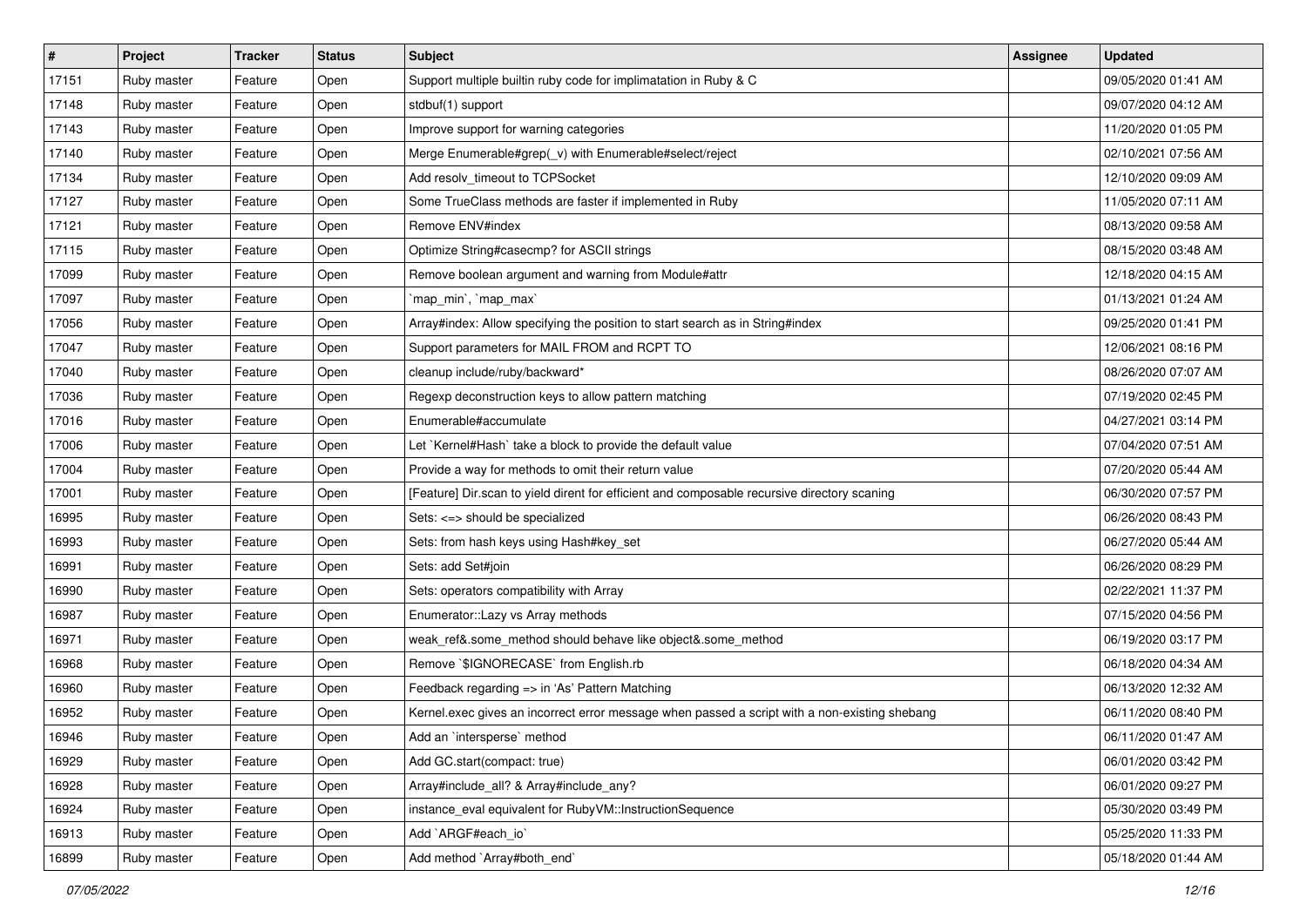| $\sharp$ | <b>Project</b> | <b>Tracker</b> | <b>Status</b> | <b>Subject</b>                                                                                                                 | <b>Assignee</b> | <b>Updated</b>      |
|----------|----------------|----------------|---------------|--------------------------------------------------------------------------------------------------------------------------------|-----------------|---------------------|
| 16898    | Ruby master    | Feature        | Open          | Modify the syntax of -> lambda expressions in ruby3                                                                            |                 | 05/19/2020 02:02 AM |
| 16897    | Ruby master    | Feature        | Open          | General purpose memoizer in Ruby 3 with Ruby 2 performance                                                                     |                 | 06/26/2020 03:51 PM |
| 16838    | Ruby master    | Feature        | Open          | Enumerator::ArithmeticSequence missing allocator for #clone and #dup                                                           |                 | 05/18/2020 10:44 PM |
| 16833    | Ruby master    | Feature        | Open          | Add Enumerator#empty?                                                                                                          |                 | 05/06/2020 07:55 PM |
| 16818    | Ruby master    | Feature        | Open          | Rename `Range#%` to `Range#/`                                                                                                  |                 | 05/07/2020 08:49 AM |
| 16817    | Ruby master    | Feature        | Open          | attr_predicate or attr_query or attr_something for ? methods                                                                   |                 | 12/23/2021 11:44 PM |
| 16816    | Ruby master    | Feature        | Open          | Prematurely terminated Enumerator should stay terminated                                                                       |                 | 04/09/2021 09:24 PM |
| 16795    | Ruby master    | Feature        | Open          | build ruby.exe on Windows against ruby-static.lib omitting x64-vcruntime-ruby.dll (no '--enable-shared'<br>option for Windows) |                 | 04/17/2020 01:22 PM |
| 16794    | Ruby master    | Feature        | Open          | <b>Rightward operators</b>                                                                                                     |                 | 09/10/2020 09:34 PM |
| 16791    | Ruby master    | Feature        | Open          | Shortcut for Process::Status.exitstatus                                                                                        |                 | 05/19/2020 03:16 AM |
| 16790    | Ruby master    | Feature        | Open          | string format and refinements                                                                                                  |                 | 04/16/2020 03:06 AM |
| 16781    | Ruby master    | Feature        | Open          | alias :fold :reduce                                                                                                            |                 | 05/16/2020 08:28 AM |
| 16773    | Ruby master    | Feature        | Open          | Reduce allocations in net/http                                                                                                 |                 | 04/10/2020 11:36 AM |
| 16761    | Ruby master    | Feature        | Open          | Add an API to move the entire heap, as to make testing GC.compact compatibility easier                                         |                 | 05/07/2020 04:03 PM |
| 16757    | Ruby master    | Feature        | Open          | Add intersection to Range                                                                                                      |                 | 01/22/2022 07:26 AM |
| 16755    | Ruby master    | Feature        | Open          | warning: `if' at the end of line without an expression                                                                         |                 | 04/03/2020 11:28 PM |
| 16752    | Ruby master    | Feature        | Open          | :private param for const_set                                                                                                   |                 | 04/03/2020 12:35 AM |
| 16745    | Ruby master    | Feature        | Open          | Improving Date and DateTime comparison                                                                                         |                 | 03/31/2020 10:32 PM |
| 16742    | Ruby master    | Feature        | Open          | RbConfig.windows? and RbConfig.host_os                                                                                         |                 | 04/11/2020 02:00 PM |
| 16741    | Ruby master    | Feature        | Open          | Implement Shellwords.shellescape correctly for Windows                                                                         |                 | 03/29/2020 07:54 AM |
| 16739    | Ruby master    | Feature        | Open          | Allow Hash#keys and Hash#values to accept a block for filtering output                                                         |                 | 07/10/2020 04:09 PM |
| 16703    | Ruby master    | Feature        | Open          | Namespace parameter for `Module#name`                                                                                          |                 | 03/24/2020 10:08 AM |
| 16688    | Ruby master    | Feature        | Open          | Allow #to_path object as argument to system()                                                                                  |                 | 04/13/2020 05:37 PM |
| 16684    | Ruby master    | Feature        | Open          | Use the word "to" instead of "from" in backtrace                                                                               |                 | 04/10/2020 07:58 AM |
| 16673    | Ruby master    | Feature        | Open          | total timeout for Net::HTTP                                                                                                    |                 | 03/07/2020 06:25 AM |
| 16667    | Ruby master    | Feature        | Open          | Allow parameters to Symbol#to_proc and Method#to_proc                                                                          |                 | 03/03/2020 03:40 PM |
| 16666    | Ruby master    | Feature        | Open          | 'string' - 'str' as a shortcut for 'string'.gsub('str', ")?                                                                    |                 | 03/01/2020 08:38 PM |
| 16665    | Ruby master    | Feature        | Open          | Add an Array#except index method                                                                                               |                 | 03/15/2020 03:37 PM |
| 16657    | Ruby master    | Feature        | Open          | Don't ship bundled gems as .gem files as well as in expanded form                                                              |                 | 02/27/2020 06:50 AM |
| 16648    | Ruby master    | Feature        | Open          | improve GC performance by 5% with builtin_prefetch                                                                             |                 | 02/29/2020 06:27 PM |
| 16638    | Ruby master    | Feature        | Open          | <b>Structured Data for Syslog</b>                                                                                              |                 | 02/17/2020 07:06 PM |
| 16637    | Ruby master    | Feature        | Open          | Time#to_s and Date#to_s accept strftime format string                                                                          |                 | 02/17/2020 09:46 PM |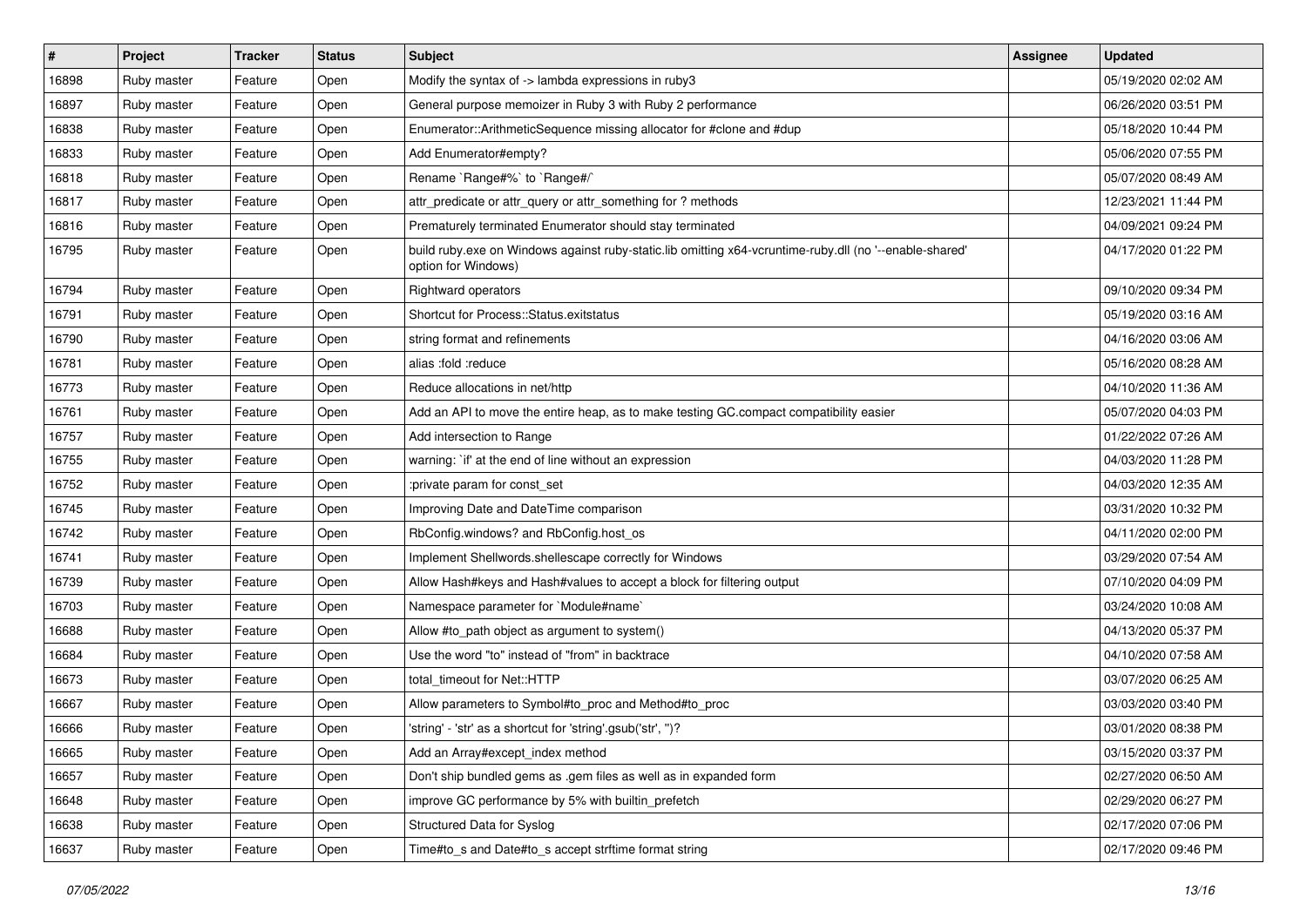| $\vert$ # | Project     | <b>Tracker</b> | <b>Status</b> | <b>Subject</b>                                                                                              | <b>Assignee</b> | <b>Updated</b>      |
|-----------|-------------|----------------|---------------|-------------------------------------------------------------------------------------------------------------|-----------------|---------------------|
| 16621     | Ruby master | Feature        | Open          | Second block parameter of Pathname#glob to be relative path from self                                       |                 | 02/12/2020 11:27 PM |
| 16615     | Ruby master | Feature        | Open          | Group style access scope for macros                                                                         |                 | 03/09/2020 02:39 PM |
| 16601     | Ruby master | Feature        | Open          | Let `nil.to_a` and `nil.to_h` return a fixed instance                                                       |                 | 02/01/2020 10:12 AM |
| 16600     | Ruby master | Feature        | Open          | Optimized opcodes for frozen arrays and hashes literals                                                     |                 | 01/30/2020 09:51 AM |
| 16597     | Ruby master | Feature        | Open          | missing poll()                                                                                              |                 | 06/09/2022 09:14 AM |
| 16563     | Ruby master | Feature        | Open          | Let rb_mod_const_at and rb_const_list use an ID table instead for inherited VS private constant segregation |                 | 01/26/2020 04:38 PM |
| 16562     | Ruby master | Feature        | Open          | Expose rb_io_set_encoding_internal to reduce function calls on loading source files                         |                 | 01/27/2020 06:05 AM |
| 16557     | Ruby master | Feature        | Open          | Deduplicate Regexp literals                                                                                 |                 | 02/28/2020 11:44 AM |
| 16517     | Ruby master | Feature        | Open          | mkmf.rb - changes for Windows?                                                                              |                 | 01/20/2020 06:05 PM |
| 16511     | Ruby master | Feature        | Open          | Staged warnings and better compatibility for keyword arguments in 2.7.1                                     |                 | 02/25/2020 06:54 PM |
| 16489     | Ruby master | Feature        | Open          | Make rb_warn_deprecated a public API                                                                        |                 | 01/09/2020 01:22 AM |
| 16482     | Ruby master | Feature        | Open          | net/http should support TLS connection to proxies                                                           |                 | 01/05/2020 05:52 PM |
| 16479     | Ruby master | Feature        | Open          | Let execution context local storage be backed by an ID table                                                |                 | 01/04/2020 01:41 AM |
| 16478     | Ruby master | Feature        | Open          | Fold symbol tables for tracking basic operation method redefinition changes into a single ID table          |                 | 01/04/2020 01:42 AM |
| 16471     | Ruby master | Feature        | Open          | Two feature requests for WeakRef: get original object, callback feature                                     |                 | 01/02/2020 03:44 PM |
| 16460     | Ruby master | Feature        | Open          | External names for keyword parameters in method definitions                                                 |                 | 01/02/2020 02:11 AM |
| 16451     | Ruby master | Feature        | Open          | Special ternary operator for methods ending in `?`                                                          |                 | 12/26/2019 09:03 PM |
| 16431     | Ruby master | Feature        | Open          | Optionally load did_you_mean (and RubyGems)                                                                 |                 | 12/18/2019 07:19 PM |
| 16425     | Ruby master | Feature        | Open          | Add Thread#dig                                                                                              |                 | 12/17/2019 12:15 AM |
| 16411     | Ruby master | Feature        | Open          | Safer keyword argument extension                                                                            |                 | 12/10/2019 02:45 AM |
| 16381     | Ruby master | Feature        | Open          | Accept resolv timeout in Net::HTTP                                                                          |                 | 11/29/2019 04:38 PM |
| 16374     | Ruby master | Feature        | Open          | Object#nullify to provide scalars with the effect similar to Enumerable#reject                              |                 | 12/08/2019 02:30 AM |
| 16373     | Ruby master | Feature        | Open          | RDoc for some of the Kernel methods cannot be found in Kernel module                                        |                 | 05/29/2020 09:29 PM |
| 16370     | Ruby master | Feature        | Open          | Pattern matching with variable assignment (the priority of `in` operator)                                   |                 | 11/27/2019 01:55 PM |
| 16356     | Ruby master | Feature        | Open          | Method#inspect of argument forwarding                                                                       |                 | 11/21/2019 01:54 PM |
| 16352     | Ruby master | Feature        | Open          | Modify Marshal to dump objects larger than 2 GiB                                                            |                 | 06/10/2020 04:12 AM |
| 16347     | Ruby master | Feature        | Open          | <b>InmutableObject</b>                                                                                      |                 | 12/23/2021 11:44 PM |
| 16341     | Ruby master | Feature        | Open          | Proposal: Set#to_proc and Hash#to_proc                                                                      |                 | 11/12/2019 08:12 PM |
| 16336     | Ruby master | Feature        | Open          | Allow private constants to be accessed with absolute references                                             |                 | 11/14/2019 06:21 PM |
| 16296     | Ruby master | Feature        | Open          | Alternative behavior for `` in method body if `' is not in method definition                                |                 | 11/10/2019 10:20 AM |
| 16287     | Ruby master | Feature        | Open          | Proposal to add .second and .third in particular to class Array                                             |                 | 10/31/2019 01:47 PM |
| 16282     | Ruby master | Feature        | Open          | Add "call data" wrapper IMEMO object so inline cache can be updated                                         |                 | 10/29/2019 12:13 AM |
| 16276     | Ruby master | Feature        | Open          | For consideration: "private doend" / "protected doend"                                                      |                 | 11/19/2019 04:27 AM |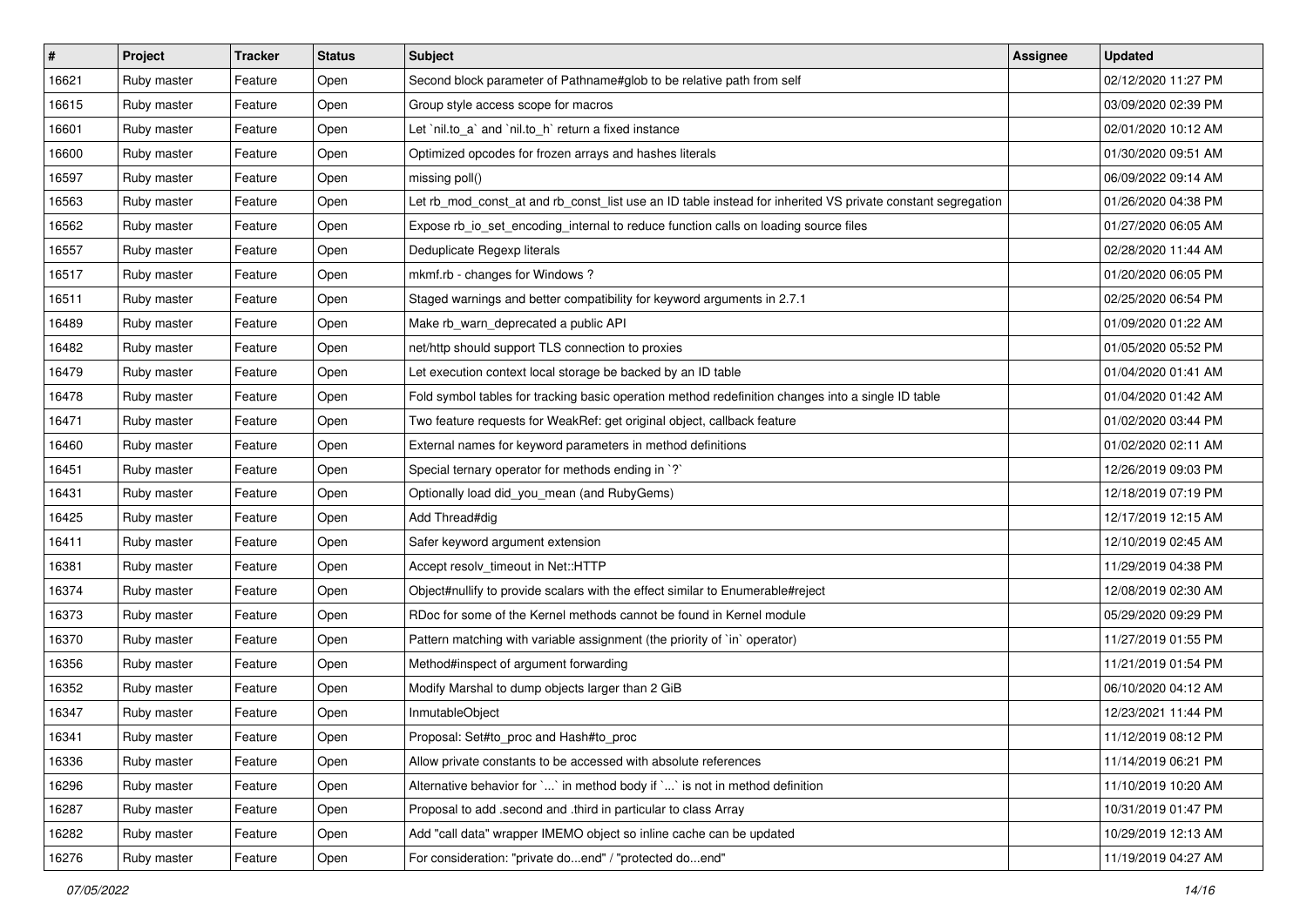| #     | Project     | <b>Tracker</b> | <b>Status</b> | <b>Subject</b>                                                                                                          | <b>Assignee</b> | <b>Updated</b>      |
|-------|-------------|----------------|---------------|-------------------------------------------------------------------------------------------------------------------------|-----------------|---------------------|
| 16273 | Ruby master | Feature        | Open          | Proposal: Shorthand operator for "#instance_method"                                                                     |                 | 01/14/2020 12:24 PM |
| 16252 | Ruby master | Feature        | Open          | Hash#partition should return hashes                                                                                     |                 | 11/18/2021 03:54 PM |
| 16249 | Ruby master | Feature        | Open          | Dir#empty? and File#empty?                                                                                              |                 | 10/19/2019 12:49 PM |
| 16246 | Ruby master | Feature        | Open          | require with an optional block that is evaluated when requiring fails                                                   |                 | 10/09/2019 11:16 AM |
| 16245 | Ruby master | Feature        | Open          | Add interfaces to count and measure size all IMEMO objects                                                              |                 | 10/17/2019 09:16 PM |
| 16244 | Ruby master | Feature        | Open          | Add a Time#before? and Time#after? method                                                                               |                 | 12/15/2019 12:59 AM |
| 16241 | Ruby master | Feature        | Open          | Shorter syntax for anonymous refinements                                                                                |                 | 11/20/2020 07:22 PM |
| 16231 | Ruby master | Feature        | Open          | Add #location to Net::HTTPResponse                                                                                      |                 | 10/06/2019 11:14 PM |
| 16183 | Ruby master | Feature        | Open          | Hash#with_default                                                                                                       |                 | 09/27/2019 08:35 AM |
| 16153 | Ruby master | Feature        | Open          | eventually_frozen flag to gradually phase-in frozen strings                                                             |                 | 02/10/2020 07:39 PM |
| 16150 | Ruby master | Feature        | Open          | Add a way to request a frozen string from to_s                                                                          |                 | 06/03/2022 04:42 PM |
| 16147 | Ruby master | Feature        | Open          | List Comprehensions in Ruby                                                                                             |                 | 06/25/2020 06:23 PM |
| 16146 | Ruby master | Feature        | Open          | Array .difference allow custom comparison                                                                               |                 | 11/11/2019 08:34 PM |
| 16142 | Ruby master | Feature        | Open          | Implement code_range in Proc and Method                                                                                 |                 | 11/28/2019 07:43 AM |
| 16137 | Ruby master | Feature        | Open          | Add $==$ to UnboundMethod                                                                                               |                 | 09/07/2019 11:05 AM |
| 16128 | Ruby master | Feature        | Open          | Would it be possible for ruby to warn about case/when menu options separated by a trailing, but accidental              |                 | 08/26/2019 09:56 AM |
| 16118 | Ruby master | Feature        | Open          | Array .difference allow custom comparison                                                                               |                 | 12/23/2021 11:44 PM |
| 16115 | Ruby master | Feature        | Open          | Keyword arguments from method calls or ignore extra hash keys in splat                                                  |                 | 08/23/2019 12:53 AM |
| 16113 | Ruby master | Feature        | Open          | Partial application                                                                                                     |                 | 03/02/2021 02:00 PM |
| 16104 | Ruby master | Feature        | Open          | Introduce merge_if and merge_if!                                                                                        |                 | 08/15/2019 06:54 AM |
| 16102 | Ruby master | Feature        | Open          | 'Symbol#call'                                                                                                           |                 | 09/12/2019 09:25 AM |
| 16049 | Ruby master | Feature        | Open          | optimization for frozen dynamic string literals "#{exp}" dup and +"#{exp}"                                              |                 | 08/14/2019 04:30 PM |
| 16039 | Ruby master | Feature        | Open          | Array#contains? to check if one array contains another array                                                            |                 | 12/19/2019 06:47 AM |
| 16037 | Ruby master | Feature        | Open          | Allow multiple single/double-splatted variables in `in` pattern matching and introduce non-greedy-splatted<br>variables |                 | 08/04/2019 04:47 AM |
| 16031 | Ruby master | Feature        | Open          | Raise ArgumentError when creating Time objects with invalid day of month, instead of rolling into next<br>month         |                 | 06/20/2020 04:23 AM |
| 16018 | Ruby master | Feature        | Open          | Add a way to deprecate methods                                                                                          |                 | 09/02/2019 06:24 AM |
| 16005 | Ruby master | Feature        | Open          | A variation of Time.iso8601 that can parse yyyy-MM-dd HH:mm:ss                                                          |                 | 06/16/2022 01:08 AM |
| 16001 | Ruby master | Feature        | Open          | Provide an alias to Kernel#caller locations(1,1) and Kernel#caller(1,1)                                                 |                 | 09/04/2019 02:31 PM |
| 15999 | Ruby master | Feature        | Open          | KeyError#inspect does not contain receiver and key                                                                      |                 | 07/14/2019 07:31 AM |
| 15948 | Ruby master | Feature        | Open          | ENV.update takes multiple hashes as Hash#update                                                                         |                 | 06/21/2019 07:35 AM |
| 15945 | Ruby master | Feature        | Open          | Option to truncate in `String#ljust`, `String#rjust`, and `String#center`                                               |                 | 06/20/2019 02:39 PM |